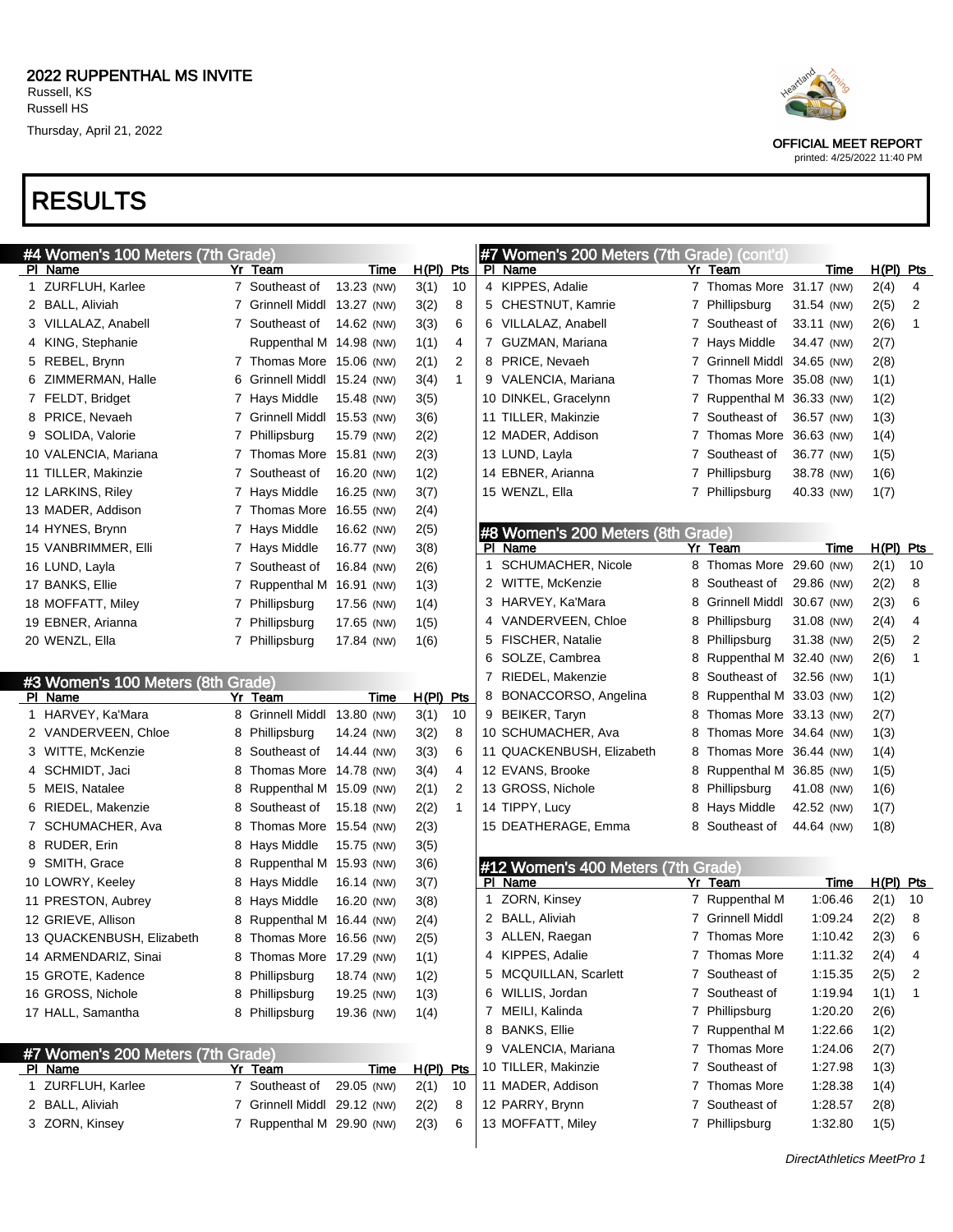### RESULTS

|              | #11 Women's 400 Meters (8th Grade)            |                            |             |             |                |              | #19 Women's 1600 Meters (8th Grade)  |    |                       |             |                         |
|--------------|-----------------------------------------------|----------------------------|-------------|-------------|----------------|--------------|--------------------------------------|----|-----------------------|-------------|-------------------------|
|              | PI Name                                       | Yr Team                    | Time        | $H(PI)$ Pts |                |              | PI Name                              |    | Yr Team               | <b>Time</b> | <u>Pts</u>              |
|              | 1 VANDERVEEN, Chloe                           | 8 Phillipsburg             | 1:06.67     | 2(1)        | 10             |              | 1 ALDERSON, Breckyn                  |    | 8 Southeast of        | 6:26.95     | 10                      |
|              | 2 SCHUMACHER, Nicole                          | 8 Thomas More              | 1:08.47     | 2(2)        | 8              |              | 2 STAAB, Rachel                      | 8  | <b>Thomas More</b>    | 6:41.63     | 8                       |
|              | 3 DOUGLAS, Suttyn                             | 8 Southeast of             | 1:12.31     | 2(3)        | 6              |              | 3 SCHIPPERS, Claire                  | 8  | Thomas More           | 6:42.57     | 6                       |
|              | 4 CAPPUCCIO, Anna                             | 8 Thomas More              | 1:12.99     | 2(4)        | 4              |              | 4 PEARSON, Abigail                   | 8  | Southeast of          | 6:54.79     | 4                       |
|              | 5 BEIKER, Taryn                               | 8 Thomas More              | 1:17.12     | 2(5)        | $\overline{2}$ |              | 5 AYARZA, Arianna                    |    | Thomas More           | 7:11.73     | $\overline{\mathbf{c}}$ |
|              | 6 BARERRA, Daryss                             | 8 Ruppenthal M             | 1:18.47     | 2(6)        | $\mathbf{1}$   |              | 6 POELS, Gabriella                   | 8  | Phillipsburg          | 7:22.67     | 1                       |
|              | 7 WIEGER, Madison                             | 8 Ruppenthal M             | 1:21.49     | 1(1)        |                |              | 7 DEWALD, Breckan                    | 8  | Hays Middle           | 7:43.16     |                         |
|              | 8 EVANS, Brooke                               | 8 Ruppenthal M             | 1:23.08     | 1(2)        |                |              | 8 EBNER, Johnna                      | 8  | Phillipsburg          | 7:58.48     |                         |
|              | 9 WALDSCHMIDT, Savannah                       | 8 Thomas More              | 1:23.57     | 2(7)        |                |              |                                      |    |                       |             |                         |
|              | 10 DEATHERAGE, Emma                           | 8 Southeast of             | 1:42.50     | 1(3)        |                |              | #23 Women's 3200 Meters (7th Grade)  |    |                       |             |                         |
|              |                                               |                            |             |             |                |              | PI Name                              |    | Yr Team               | Time        | <b>Pts</b>              |
|              | #16 Women's 800 Meters (7th Grade)            |                            |             |             |                | $\mathbf{1}$ | DURAN, Regan                         |    | 7 Southeast of        | 13:20.40    | 10                      |
|              | PI Name                                       | Yr Team                    | Time        |             | Pts            |              | 2 JOHNSON, Marissa                   | 7  | <b>Grinnell Middl</b> | 16:51.46    | 8                       |
|              | 1 BROWN, Piper                                | 7 Southeast of             | 2:35.66     |             | 10             |              | 3 JERBY, Jazlynn                     | 7  | Phillipsburg          | 17:06.26    | 6                       |
|              | 2 HELLER, Raegan                              | 7 Southeast of             | 3:00.22     |             | 8              |              | 4 STEELSMITH, Kihyna                 | 7  | Phillipsburg          | 17:22.86    | 4                       |
|              | 3 WILLIS, Jordan                              | 7 Southeast of             | 3:12.72     |             | 6              |              | 5 ZIMMERMAN, Halle                   |    | <b>Grinnell Middl</b> | 18:15.59    | 2                       |
|              | 4 ROSE, Hannah                                | 7 Thomas More              | 3:14.18     |             | 4              |              |                                      |    |                       |             |                         |
|              | 5 WALKER, Lydia                               | 7 Phillipsburg             | 3:19.45     |             | 2              |              | #24 Women's 3200 Meters (8th Grade)  |    |                       |             |                         |
|              | 6 JOHNSON, Marissa                            | 7 Grinnell Middl           | 3:22.43     |             | $\mathbf{1}$   |              | PI Name                              | Yr | Team                  | Time        | <u>Pts</u>              |
|              | 7 DEWITT, Isabella                            | 7 Southeast of             | 3:22.66     |             |                | 1            | ALDERSON, Breckyn                    | 8  | Southeast of          | 13:41.90    | 10                      |
|              | 8 ZIMMERMAN, Halle                            | <b>Grinnell Middl</b><br>6 | 3:38.18     |             |                |              | 2 HANNA, Brielle                     | 8  | <b>Grinnell Middl</b> | 17:22.71    | 8                       |
|              | 9 STEELSMITH, Kihyna                          | 7 Phillipsburg             | 3:39.95     |             |                |              | 3 SCHMEIDLER, Grace B.               | 8  | <b>Thomas More</b>    | 18:30.26    | 6                       |
|              |                                               |                            |             |             |                |              |                                      |    |                       |             |                         |
|              | #15 Women's 800 Meters (8th Grade)<br>PI Name | Team<br>Yr                 | Time        |             | Pts            |              | #27 Women's 100m Hurdles (7th Grade) |    |                       |             | Wind: (+0.0)            |
|              | 1 STAAB, Rachel                               | 8 Thomas More              | 2:52.23     |             | 10             |              | PI Name                              |    | Yr Team               | Time        | <u>Pts</u>              |
|              | 2 VANDERVEEN, Chloe                           | 8<br>Phillipsburg          | 2:56.64     |             | 8              | 1            | JEFFERSON, Jasmine                   |    | 7 Ruppenthal M        | 19.14       | 10                      |
|              | 3 SCHIPPERS, Claire                           | <b>Thomas More</b><br>8    | 3:00.09     |             | 6              |              | 2 CHESTNUT, Kamrie                   | 7  | Phillipsburg          | 19.89       | 8                       |
|              | 4 CAPPUCCIO, Anna                             | <b>Thomas More</b><br>8    | 3:01.50     |             | 4              |              | 3 BIXENMAN, Natalie                  | 7  | Grinnell Middl        | 20.56       | 6                       |
|              | 5 PEARSON, Abigail                            | 8<br>Southeast of          | 3:05.72     |             | $\overline{c}$ |              | 4 KOERNER, Brooklyn                  |    | SR Thomas More        | 20.57       | 4                       |
|              | 6 POELS, Gabriella                            | Phillipsburg<br>8          | 3:15.23     |             | $\mathbf{1}$   | 5            | DEWITT, Isabella                     | 7  | Southeast of          | 21.38       | 2                       |
|              | 7 SUMAYA, Sela                                | <b>Hays Middle</b><br>8    | 3:17.18     |             |                |              | 6 KREHBEIL, Sydnie                   |    | 7 Southeast of        | 25.73       | 1                       |
|              | 8 AYARZA, Arianna                             | 8 Thomas More              | 3:30.79     |             |                |              |                                      |    |                       |             |                         |
|              |                                               |                            |             |             |                |              | #28 Women's 100m Hurdles (8th Grade) |    |                       |             |                         |
|              | #20 Women's 1600 Meters (7th Grade)           |                            |             |             |                |              |                                      |    |                       |             | Wind: (+0.0)            |
|              | <u>PI Name</u>                                | <u>Yr Team</u>             | <b>Time</b> |             | <u>Pts</u>     |              | PI Name                              |    | Yr Team               | <b>Time</b> | <u>Pts</u>              |
| $\mathbf{1}$ | <b>BROWN, Piper</b>                           | 7 Southeast of             | 5:51.32     |             | 10             |              | 1 HARVEY, Ka'Mara                    |    | 8 Grinnell Middl      | 18.06       | 10                      |
|              | 2 DURAN, Regan                                | 7 Southeast of             | 6:04.87     |             | 8              |              | 2 SMITH, Elliana                     | 8  | Southeast of          | 18.24       | 8                       |
|              | 3 ROSE, Hannah                                | 7 Thomas More              | 7:20.84     |             | 6              |              | 3 NICHOLS, Annika                    | 8  | <b>Ruppenthal M</b>   | 19.07       | 6                       |
|              | 4 BARNABY, Annika                             | 7 Southeast of             | 8:03.27     |             | 4              |              | 4 WATSON, Addison                    | 8  | Thomas More           | 20.22       | 4                       |
|              | 5 JERBY, Jazlynn                              | 7 Phillipsburg             | 8:07.90     |             | 2              | 5            | <b>BEFORT, Brooke</b>                | 8  | <b>Thomas More</b>    | 21.49       | 2                       |
|              | 6 WALKER, Lydia                               | 7 Phillipsburg             | 8:17.75     |             | 1              |              | 6 FARBER, MaKenna                    | 7  | <b>Grinnell Middl</b> | 23.62       | 1                       |
|              | 7 THOMAS, Brooklyn                            | 7 Grinnell Middl           | 8:53.31     |             |                |              | 7 GUZMAN, Gabby                      |    | 8 Hays Middle         | 25.93       |                         |
|              |                                               |                            |             |             |                |              |                                      |    |                       |             |                         |



OFFICIAL MEET REPORT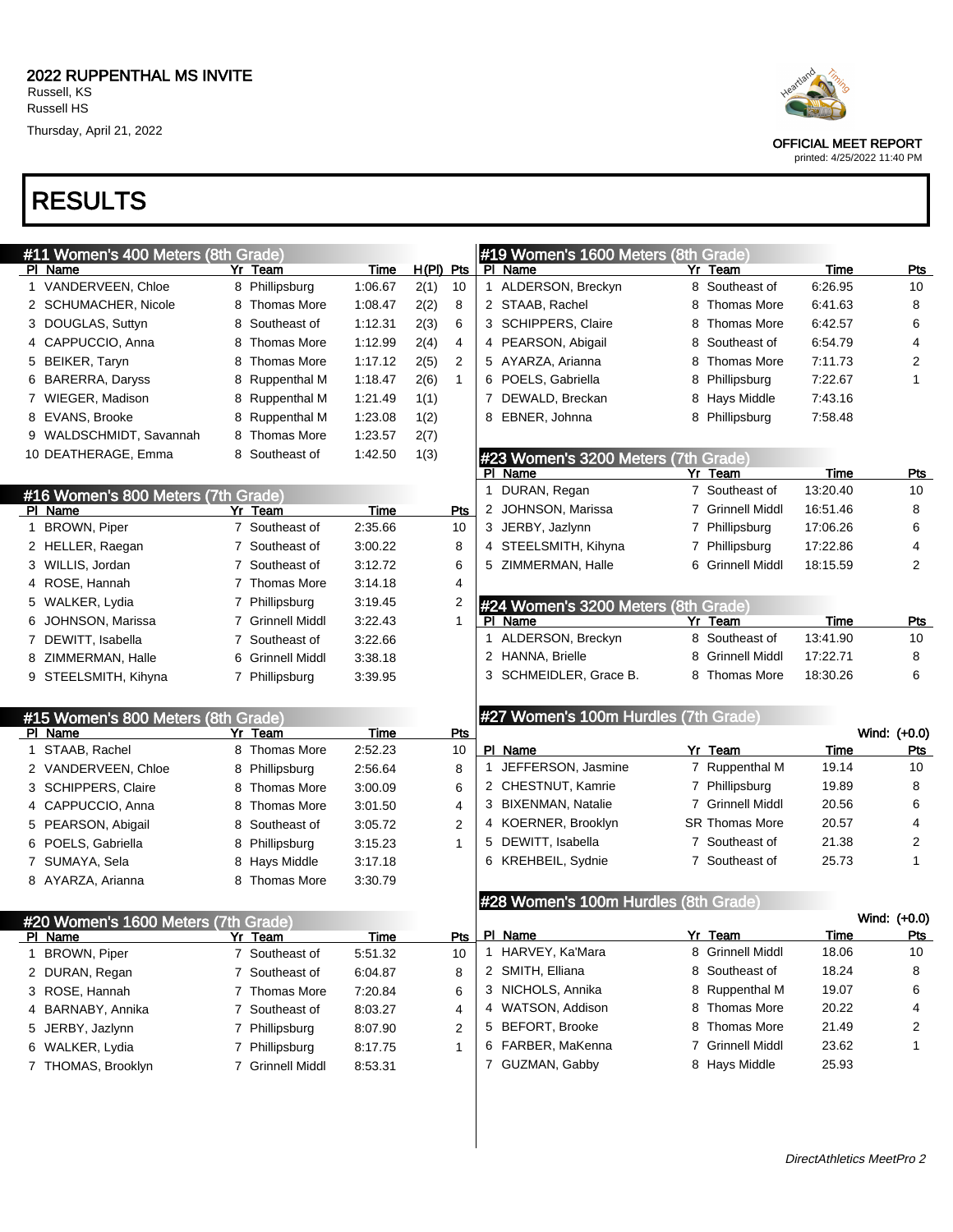

| #32 Women's 200m Hurdles (7th Grade)                               |                             |                    |                |         | #43 Women's 4 x 400m Relay (7th Grade) |                                |             |            |
|--------------------------------------------------------------------|-----------------------------|--------------------|----------------|---------|----------------------------------------|--------------------------------|-------------|------------|
| PI Name                                                            | Yr Team                     | Time               | $H(PI)$ Pts    | PI Team |                                        |                                | Time        | Pts        |
| 1 KOERNER, Brooklyn                                                | <b>SR Thomas More</b>       | 36.16 (NW)         | 2(1)<br>10     |         | 1 Southeast of Saline Junior High (A)  |                                | 4:46.95     | 10         |
| 2 BIXENMAN, Natalie                                                | 7 Grinnell Middl            | 37.37 (NW)         | 2(2)<br>8      |         | 2 Thomas More Prep-Marian Middle S (A) |                                | 5:01.43     | 8          |
| 3 DEWITT, Isabella                                                 | 7 Southeast of              | 38.14 (NW)         | 2(3)<br>6      |         | 3 Ruppenthal Middle School (A)         |                                | 5:07.31     | 6          |
| JACOBS, Chloe<br>4                                                 | 7 Phillipsburg              | 39.36 (NW)         | 2(4)<br>4      |         | 4 Phillipsburg Middle School (A)       |                                | 5:26.89     | 4          |
| JOHNSON, Marissa<br>5                                              | 7 Grinnell Middl            | 40.60 (NW)         | 2(5)<br>2      |         |                                        |                                |             |            |
| HELLER, Raegan<br>6                                                | 7 Southeast of              | 40.85 (NW)         | 1(1)<br>1      |         | #44 Women's 4 x 400m Relay (8th Grade) |                                |             |            |
| 7 KREHBEIL, Sydnie                                                 | 7 Southeast of              | 42.33 (NW)         | 1(2)           | PI Team |                                        |                                | Time        | Pts        |
| 8 WOOD, Jayden                                                     | 6 Grinnell Middl 43.12 (NW) |                    | 1(3)           |         | 1 Thomas More Prep-Marian Middle S (A) |                                | 4:54.00     | 10         |
|                                                                    |                             |                    |                |         | 2 Southeast of Saline Junior High (A)  |                                | 5:09.83     | 8          |
| #31 Women's 200m Hurdles (8th Grade)                               |                             |                    |                |         | 3 Ruppenthal Middle School (A)         |                                | 5:14.91     | 6          |
|                                                                    |                             |                    | Wind: (+0.0)   |         |                                        |                                |             |            |
| PI Name                                                            | Yr Team                     | <b>Time</b>        | <b>Pts</b>     |         | #47 Women's High Jump (7th Grade)      |                                |             |            |
| 1 HARVEY, Ka'Mara                                                  | 8 Grinnell Middl            | 32.50              | 10             | PI Name |                                        | Yr Team                        | Mark        | Pts        |
| 2 SMITH, Elliana                                                   | 8 Southeast of              | 34.03              | 8              |         | 1 BALL, Aliviah                        | 7 Grinnell Middl 5' 4"         |             | 10         |
| 3 PATTERSON, Macy                                                  | 8 Ruppenthal M              | 34.82              | 6              |         | 2 DURAN, Regan                         | 7<br>Southeast of 4'4"         |             | 8          |
| WATSON, Addison<br>4                                               | 8 Thomas More               | 36.29              | 4              |         | 2 SEEMS, Ryleigh                       | Phillipsburg 4'4"<br>7         |             | 6          |
| NICHOLS, Annika<br>5                                               | 8 Ruppenthal M              | 37.59              | $\overline{2}$ |         | 4 VALENCIA, Mariana                    | Thomas More 4' 2"<br>7         |             | 4          |
| 6 BEFORT, Brooke                                                   | 8 Thomas More               | 41.43              | $\mathbf{1}$   |         | 5 JOHNSON, Marissa                     | Grinnell Middl 4' 0"<br>7      |             | 1.5        |
|                                                                    |                             |                    |                |         | 5 ZORN, Kinsey                         | Ruppenthal M4' 0"<br>7         |             | 1.5        |
| #36 Women's 4 x 100m Relay (7th Grade)                             |                             |                    |                |         | 5 PARRY, Brynn                         | Southeast of 4'0"<br>7         |             |            |
| PI Team                                                            |                             | Time               | Pts            |         | 8 VANBRIMMER, Elli                     | Hays Middle 3' 10"<br>7        |             |            |
| 1 Thomas More Prep-Marian Middle S (A)                             |                             | 57.17              | 10             |         | 9 BANKS, Ellie                         | Ruppenthal M3' 8"<br>7         |             |            |
| 2 Southeast of Saline Junior High (A)                              |                             | 57.70              | 8              |         | 9 MADER, Addison                       | Thomas More3' 8"<br>7          |             |            |
| Phillipsburg Middle School (A)<br>3                                |                             | 1:01.32            | 6              |         | EBNER, Arianna                         | 7 Phillipsburg NH              |             |            |
| Ruppenthal Middle School (A)<br>4                                  |                             | 1:02.98            | 4              |         |                                        |                                |             |            |
| Grinnell Middle School (A)<br>5                                    |                             | 1:06.93            | 2              |         | #48 Women's High Jump (8th Grade)      |                                |             |            |
|                                                                    |                             |                    |                |         | PI Name                                | Yr Team                        | <b>Mark</b> | Pts        |
| #35 Women's 4 x 100m Relay (8th Grade)                             |                             |                    |                |         | 1 SMITH, Elliana                       | Southeast of 5'0"<br>8         |             | 10         |
| PI Team                                                            |                             | Time               | <u>Pts</u>     |         | 2 STAAB, Rachel                        | Thomas More 4' 4"<br>8         |             | 8          |
| 1 Ruppenthal Middle School (A)                                     |                             | 58.79              | 10             |         | 3 SCHUMACHER, Nicole                   | Thomas More4' 4"<br>8          |             | 6          |
| 2 Thomas More Prep-Marian Middle S (A)                             |                             | 59.57              | 8              |         | 4 NICHOLS, Annika                      | Ruppenthal M4' 0"<br>8         |             | 4          |
| Southeast of Saline Junior High (A)<br>3                           |                             | 1:01.08            | 6              |         | 5 BEFORT, Brooke                       | Thomas More3' 10"<br>8         |             | 2          |
| 4 Hays Middle School (A)                                           |                             | 1:07.15            | 4              |         | 6 BREWER, Raegan                       | Hays Middle 3' 10"<br>8        |             | 1          |
|                                                                    |                             |                    |                |         | GODEK, Evangeline                      | 8<br>Grinnell Middl NH         |             |            |
| #39 Women's 4 x 200m Relay (7th Grade)                             |                             |                    |                |         |                                        |                                |             |            |
| PI Team                                                            |                             | Time               | Pts            |         | #52 Women's Pole Vault (7th Grade)     |                                |             |            |
| 1 Ruppenthal Middle School (A)                                     |                             | 2:07.63            | 10             | PI Name |                                        | Yr Team<br>7 Thomas More 7' 1" | <b>Mark</b> | <u>Pts</u> |
|                                                                    |                             |                    |                |         | 1 ROSE, Hannah                         |                                |             | 10         |
| 2 Phillipsburg Middle School (A)                                   |                             | 2:17.98            | 8              |         |                                        |                                |             |            |
| 3 Southeast of Saline Junior High (A)                              |                             | 2:20.51            | 6              |         | 2 BIXENMAN, Natalie                    | 7 Grinnell Middl 6' 2"         |             | 8          |
| 4 Grinnell Middle School (A)                                       |                             | 2:38.16            | 4              |         | 3 KOERNER, Brooklyn                    | SR Thomas More5' 6"            |             | 6          |
|                                                                    |                             |                    |                |         | 4 THOMAS, Brooklyn                     | 7 Grinnell Middl 5' 4"         |             | 4          |
| #40 Women's 4 x 200m Relay (8th Grade)                             |                             |                    |                |         | MOFFATT, Miley                         | 7 Phillipsburg NH              |             |            |
| PI Team                                                            |                             | Time               | <u>Pts</u>     |         | WENZL, Ella                            | 7 Phillipsburg                 | ΝH          |            |
| 1 Ruppenthal Middle School (A)                                     |                             | 2:10.11            | 10             |         | STEELSMITH, Kihyna                     | 7 Phillipsburg                 | NH          |            |
| 2 Southeast of Saline Junior High (A)                              |                             | 2:11.92            | 8              |         | HELLER, Raegan                         | 7 Southeast of NH              |             |            |
| 3 Hays Middle School (A)<br>4 Thomas More Prep-Marian Middle S (A) |                             | 2:17.12<br>2:19.01 | 6<br>4         |         | LUND, Layla                            | 7 Southeast of NH              |             |            |



OFFICIAL MEET REPORT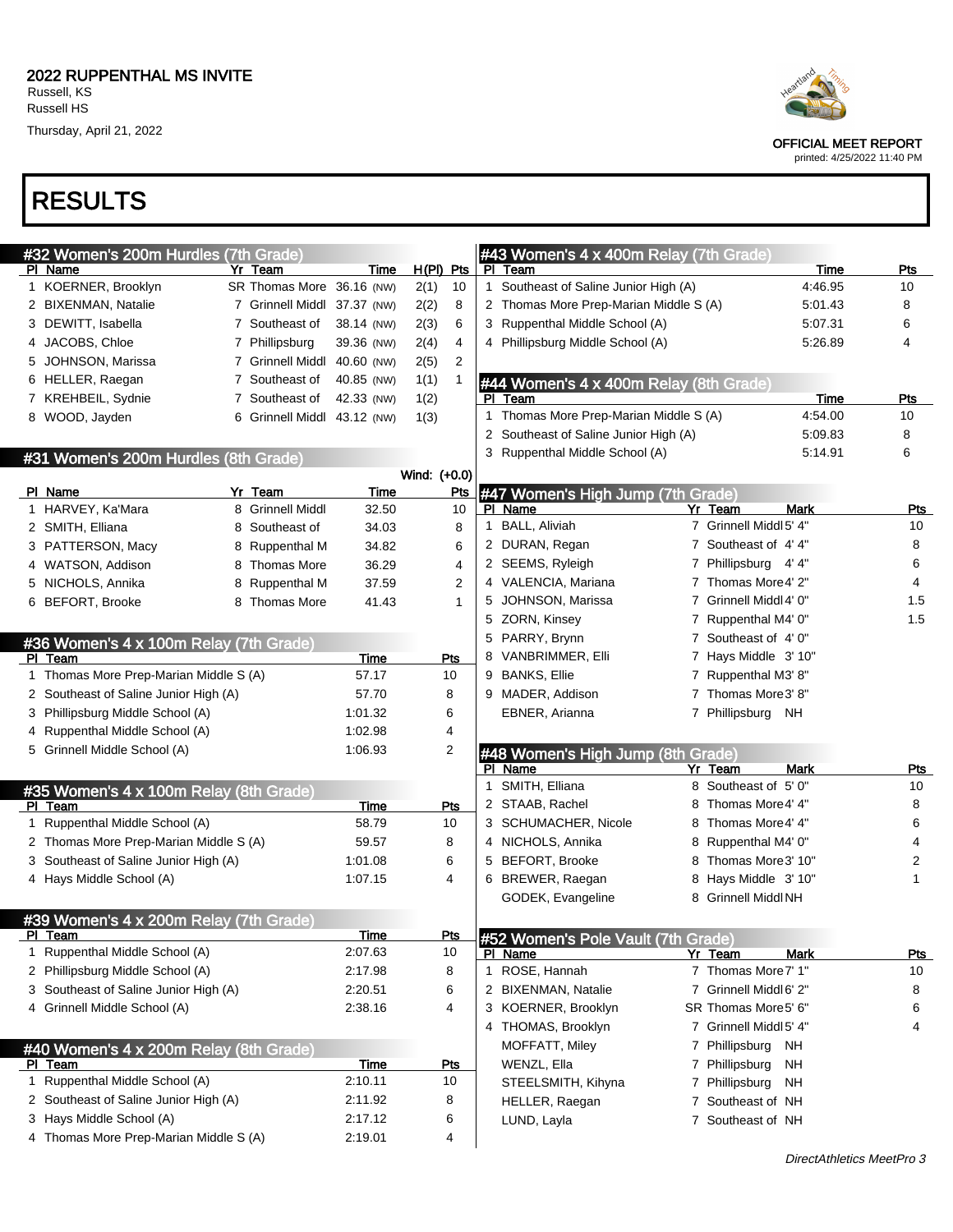





OFFICIAL MEET REPORT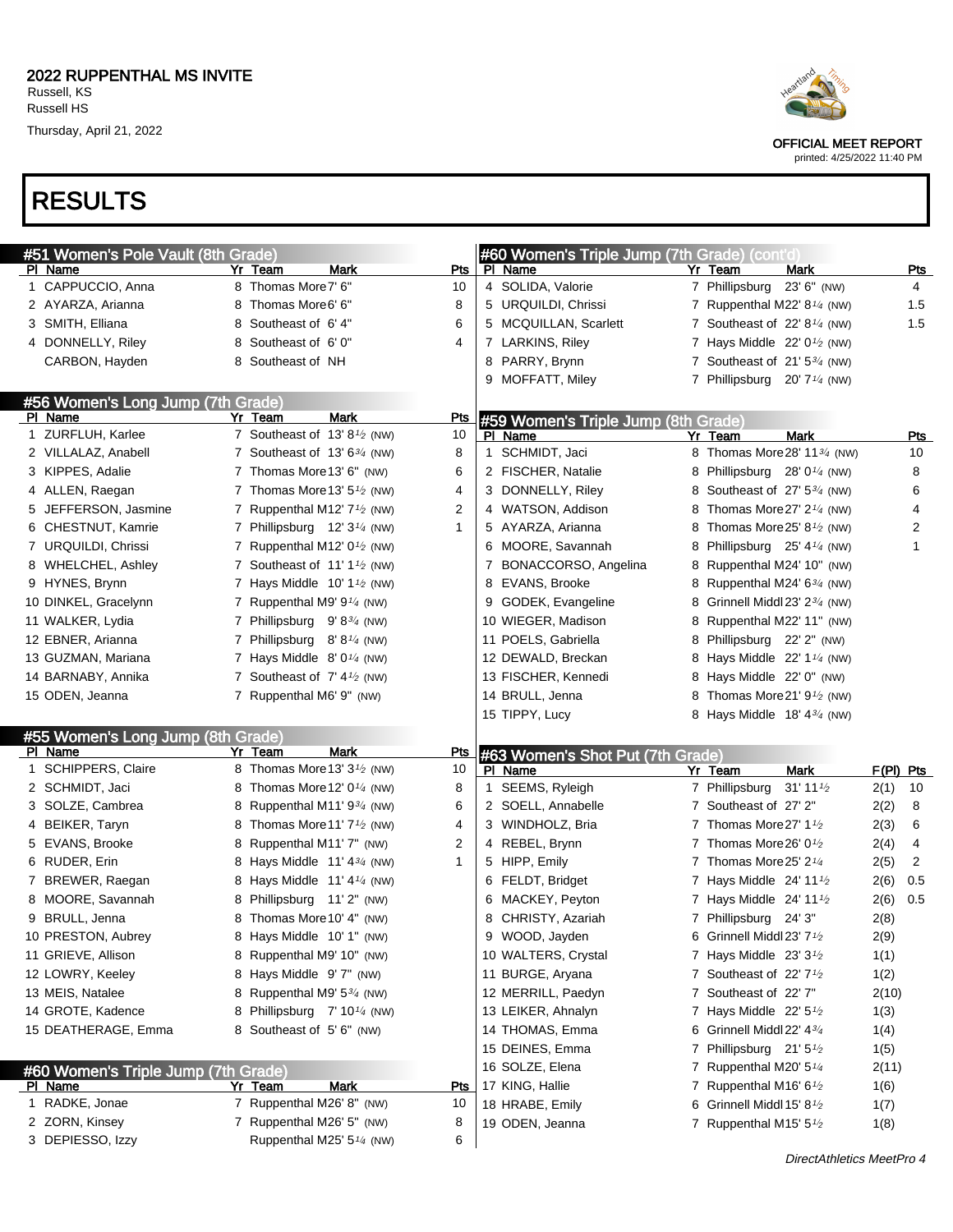# RESULTS

| #63 Women's Shot Put (7th Grade) (cont'd) |   |                                                   |             |                | #67 Women's Discus (8th Grade)  |                                      |             |              |
|-------------------------------------------|---|---------------------------------------------------|-------------|----------------|---------------------------------|--------------------------------------|-------------|--------------|
| PI Name                                   |   | Yr Team<br>Mark                                   | F(PI) Pts   |                | PI Name                         | Yr Team<br>Mark                      | $F(PI)$ Pts |              |
| 20 THOMAS, Abby                           |   | 6 Grinnell Middl 14' 8"                           | 1(9)        |                | 1 PATTERSON, Macy               | 8 Ruppenthal M87' 8"                 | 2(1)        | 10           |
| 21 MORGANSTERN, Olivia                    |   | 7 Ruppenthal M12' 1"                              | 1(10)       |                | 2 DOUGLAS, Suttyn               | 8 Southeast of 85' 4"                | 2(2)        | 8            |
|                                           |   |                                                   |             |                | 3 ONTEVEROS, Yesica             | 8 Thomas More69'8"                   | 2(3)        | 6            |
| #64 Women's Shot Put (8th Grade)          |   |                                                   |             |                | 4 DREILING, Norah               | 8 Ruppenthal M64' 2 <sup>1</sup> /2  | 1(1)        | 4            |
| PI Name                                   |   | <b>Mark</b><br>Yr Team                            | $F(PI)$ Pts |                | 5 HANNA, Brielle                | 8 Grinnell Middl 64' 1 $\frac{3}{4}$ | 2(4)        | 2            |
| 1 DOUGLAS, Suttyn                         |   | 8 Southeast of 30' 10"                            | 2(1)        | 10             | 6 JONES, Caliyah                | 8 Hays Middle $57'3'$                | 1(2)        | 1            |
| 2 DREILING, Norah                         |   | 8 Ruppenthal M30' 9"                              | 2(2)        | 8              | 7 GUTIERREZ, Audrey             | 8 Hays Middle 55' 11"                | 1(3)        |              |
| 3 FISCHER, Natalie                        |   | 8 Phillipsburg 30' 5 <sup>1</sup> /2              | 2(3)        | 6              | 8 NEUBURGER, Addison            | 8 Hays Middle 55' 10"                | 2(5)        |              |
| 4 HANNA, Brielle                          |   | 8 Grinnell Middl 28' 3 <sup>1</sup> /2            | 2(4)        | 4              | 9 HALL, Samantha                | 8 Phillipsburg 53' 3 <sup>1/4</sup>  | 2(6)        |              |
| 5 BATT, Taryn                             |   | 8 Ruppenthal M26' 4"                              | 2(5)        | $\overline{2}$ | 10 EBNER, Arianna               | 7 Phillipsburg 51'8 <sup>1</sup> /2  | 1(4)        |              |
| 6 JONES, Caliyah                          |   | 8 Hays Middle 26'2"                               | 2(6)        | $\mathbf{1}$   | 11 FARBER, MaKenna              | 7 Grinnell Middl 50' 10"             | 2(7)        |              |
| 7 MEIS, Natalee                           |   | 8 Ruppenthal M25' 3 <sup>1/4</sup>                | 2(7)        |                | 12 MOORE, Savannah              | 8 Phillipsburg 50' 9"                | 1(5)        |              |
| 8 ONTEVEROS, Yesica                       | 8 | Thomas More25' 0"                                 | 2(8)        |                | 13 BATT, Taryn                  | 8 Ruppenthal M49' 3"                 | 1(6)        |              |
| 9 HALL, Samantha                          | 8 | Phillipsburg 23' $4\frac{1}{4}$                   | 2(9)        |                | 14 BYER, Reaghan                | 8 Thomas More 46' 5"                 | 1(7)        |              |
| 10 SWANK, Faith                           | 8 | Southeast of 23' 1 <sup>1/4</sup>                 | 1(1)        |                | 15 KEENER, Jaelyn               | 8 Ruppenthal M44' 8"                 | 1(8)        |              |
| 11 BYER, Reaghan                          | 8 | Thomas More22' 7"                                 | 1(2)        |                | 16 SWANK, Faith                 | 8 Southeast of 39'0"                 | 2(8)        |              |
| 12 FARBER, MaKenna                        |   | 7 Grinnell Middl 22' 4 <sup>1</sup> /2            | 1(3)        |                | 17 LOPEZ, Yarely                | 8 Thomas More 34' 6 <sup>1</sup> /2  | 1(9)        |              |
| 13 KEENER, Jaelyn                         |   | 8 Ruppenthal M22' 3"                              | 1(4)        |                |                                 |                                      |             |              |
| 14 WALDSCHMIDT, Savannah                  |   | 8 Thomas More 22' 0 <sup>1</sup> / <sub>2</sub>   | 1(5)        |                | #72 Women's Javelin (7th Grade) |                                      |             |              |
| 15 GUTIERREZ, Audrey                      |   | 8 Hays Middle 20' 11"                             | 1(6)        |                | PI Name                         | Yr Team<br><b>Mark</b>               |             | <b>Pts</b>   |
| 16 GREENWOOD, Morgan                      | 8 | Thomas More20' 0"                                 | 1(7)        |                | 1 WINDHOLZ, Bria                | 7 Thomas More 77' 10"                |             | 10           |
| 17 NEUBURGER, Addison                     |   | 8 Hays Middle 18' 10 <sup>1</sup> /2              | 1(8)        |                | 2 WHELCHEL, Ashley              | 7 Southeast of 71'0"                 |             | 8            |
|                                           |   |                                                   |             |                | 3 SOELL, Annabelle              | 7 Southeast of 69'8"                 |             | 6            |
| #68 Women's Discus (7th Grade)            |   |                                                   |             |                | 4 DEINES, Emma                  | 7 Phillipsburg 58' 11"               |             | 4            |
| PI Name                                   |   | Yr Team<br>Mark                                   | $F(PI)$ Pts |                | 5 HIPP, Emily                   | 7 Thomas More 55' 8"                 |             | 2            |
| 1 SOELL, Annabelle                        |   | 7 Southeast of 72' 4"                             | 2(1)        | 10             | 6 MEILI, Kalinda                | 7 Phillipsburg 53' 2"                |             | $\mathbf{1}$ |
| 2 WINDHOLZ, Bria                          |   | 7 Thomas More 63' 8"                              | 2(2)        | 8              | 7 CHRISTY, Azariah              | 7 Phillipsburg 49' 5"                |             |              |
| 3 CHRISTY, Azariah                        |   | 7 Phillipsburg 58' 8 <sup>1/2</sup>               | 2(3)        | 6              | 8 THOMAS, Brooklyn              | 7 Grinnell Middl 45' 1"              |             |              |
| 4 DEINES, Emma                            |   | 7 Phillipsburg 57' 9"                             | 2(4)        | 4              | 9 MERRILL, Paedyn               | 7 Southeast of 41'4"                 |             |              |
| 5 WHELCHEL, Ashley                        |   | 7 Southeast of 57'8"                              | 2(5)        | $\overline{2}$ | 10 HRABE, Emily                 | 6 Grinnell Middl 39' 3"              |             |              |
| 6 HIPP, Emily                             |   | 7 Thomas More 57' 0"                              | 2(6)        | $\mathbf{1}$   | 11 WILLIS, Jordan               | 7 Southeast of 38' 10"               |             |              |
| 7 SOLZE, Elena                            |   | 7 Ruppenthal M55' 11 $\frac{1}{2}$                | 1(1)        |                | 12 SOLZE, Elena                 | 7 Ruppenthal M37' 6"                 |             |              |
| 8 BRUNGARDT, Raylee                       |   | 7 Hays Middle $54' 4\frac{1}{2}$                  | 2(7)        |                | 13 THOMAS, Emma                 | 6 Grinnell Middl 36' 2"              |             |              |
| 9 WOOD, Jayden                            | 6 | Grinnell Middl 54' 334                            | 2(8)        |                | 14 ODEN, Jeanna                 | 7 Ruppenthal M20' 4"                 |             |              |
| 10 MACKEY, Peyton                         |   | 7 Hays Middle $53'0\frac{3}{4}$                   | 1(2)        |                | 15 THOMAS, Abby                 | 6 Grinnell Middl 16' 9"              |             |              |
| 11 WALTERS, Crystal                       |   | 7 Hays Middle $50'$ 2 <sup>1</sup> / <sub>2</sub> | 2(9)        |                |                                 |                                      |             |              |
| 12 MERRILL, Paedyn                        |   | 7 Southeast of $49'6\frac{1}{2}$                  | 2(10)       |                | #71 Women's Javelin (8th Grade) |                                      |             |              |
| 13 THOMAS, Emma                           | 6 | Grinnell Middl 42' 8"                             | 1(3)        |                | PI Name                         | Yr Team<br>Mark                      |             | <u>Pts</u>   |
| 14 HRABE, Emily                           |   | 6 Grinnell Middl 40' 3"                           | 1(4)        |                | 1 ONTEVEROS, Yesica             | 8 Thomas More66' 6"                  |             | 10           |
| 15 AMAYA, Brianna                         |   | 7 Hays Middle 40' 0"                              | 1(5)        |                | 2 SMITH, Grace                  | 8 Ruppenthal M58' 3"                 |             | 8            |
| 16 BURGE, Aryana                          |   | 7 Southeast of 38' 10 <sup>1</sup> / <sub>2</sub> | 2(11)       |                | 3 SWANK, Faith                  | 8 Southeast of 57'8"                 |             | 6            |
| 17 THOMAS, Abby                           | 6 | Grinnell Middl 37' 4"                             | 1(6)        |                | 4 FISCHER, Natalie              | 8 Phillipsburg 55' 4"                |             | 4            |
| 18 MORGANSTERN, Olivia                    |   | 7 Ruppenthal M36' $0\frac{1}{2}$                  | 1(7)        |                | 5 FARBER, MaKenna               | 7 Grinnell Middl 50' 0"              |             | 2            |
| 19 WENZL, Ella                            |   | 7 Phillipsburg<br>35' 6"                          | 1(8)        |                | 6 KEENER, Jaelyn                | 8 Ruppenthal M47' 7"                 |             | 1            |
| 20 WALKER, Lydia                          |   | 7 Phillipsburg<br>$33' 4\frac{1}{2}$              | 1(9)        |                | 7 HANNA, Brielle                | 8 Grinnell Middl 42' 4"              |             |              |
| 21 ODEN, Jeanna                           |   | 7 Ruppenthal M31' 0"                              | 1(10)       |                | 8 REINHARDT, Kalli              | 8 Ruppenthal M40' 2"                 |             |              |
|                                           |   |                                                   |             |                |                                 |                                      |             |              |



OFFICIAL MEET REPORT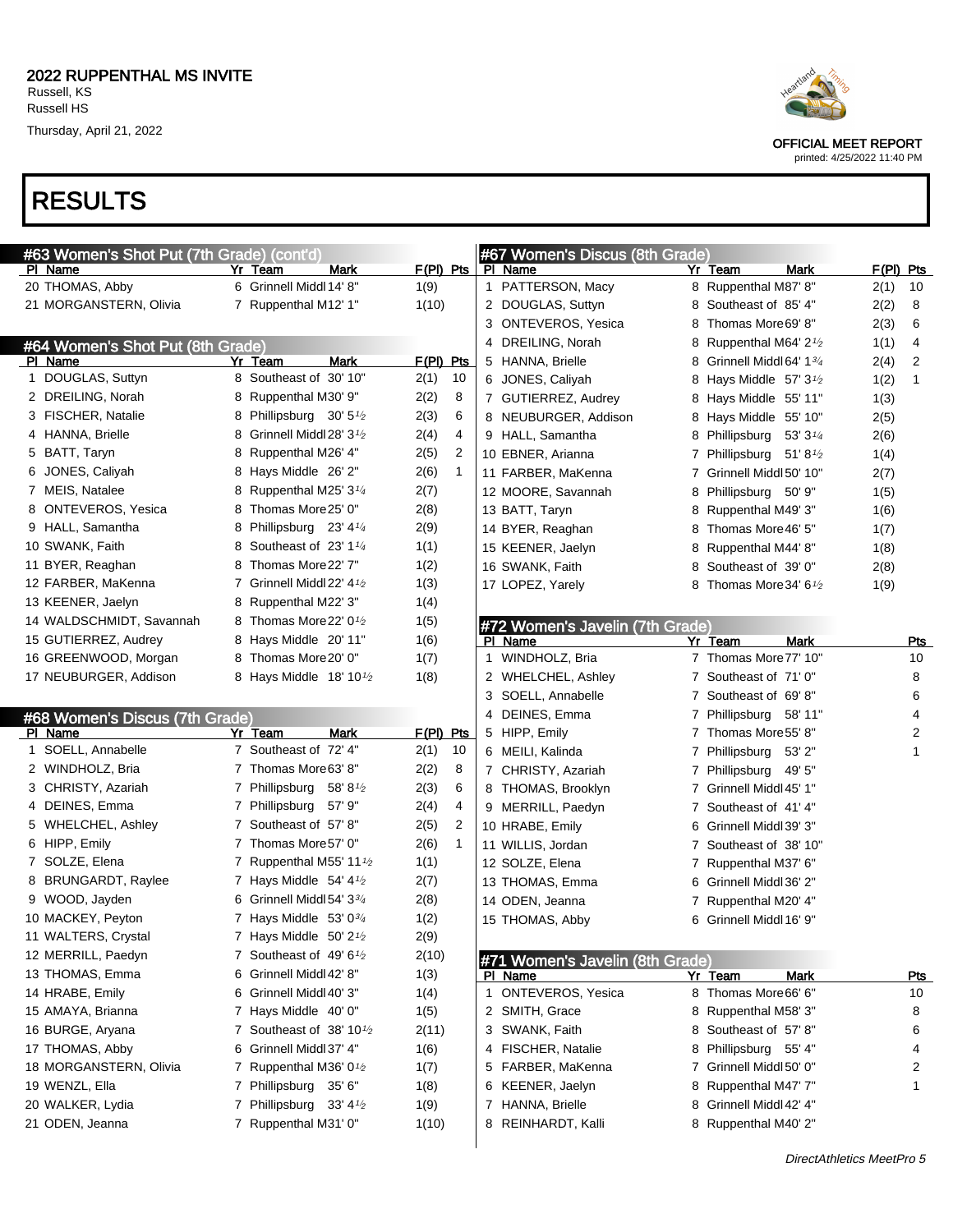# RESULTS

| #71 Women's Javelin (8th Grade) (cont'd) |                              |            |                      |              | #6 Men's 200 Meters (7th Grade)             |             |                             |            |             |            |
|------------------------------------------|------------------------------|------------|----------------------|--------------|---------------------------------------------|-------------|-----------------------------|------------|-------------|------------|
| PI Name                                  | <b>Mark</b><br>Yr Team       |            | Pts                  |              | PI Name                                     |             | Yr Team                     | Time       | $H(PI)$ Pts |            |
| 9 WALDSCHMIDT, Savannah                  | 8 Thomas More 37' 11"        |            |                      | $\mathbf{1}$ | BAALMAN, Logan                              |             | 8 Thomas More 27.34 (NW)    |            | 3(1)        | 10         |
| 10 BATT, Taryn                           | Ruppenthal M36' 11"<br>8     |            |                      | 2            | GERSTNER, Max                               |             | 7 Thomas More 27.41 (NW)    |            | 3(2)        | 8          |
| 11 HALL, Samantha                        | 8<br>Phillipsburg 33'7"      |            |                      | 3            | TAYLOR, Tristan                             |             | 7 Phillipsburg              | 30.08 (NW) | 3(3)        | 6          |
| 12 GODEK, Evangeline                     | Grinnell Middl 32' 0"<br>8   |            |                      | 4            | MONTGOMERY, Brenner                         |             | 7 Phillipsburg              | 30.27 (NW) | 3(4)        | 4          |
| 13 ARMENDARIZ, Sinai                     | Thomas More25' 9"<br>8       |            |                      | 5            | FERNANDEZ, Jose                             | $7^{\circ}$ | Thomas More 30.52 (NW)      |            | 3(5)        | 2          |
|                                          |                              |            |                      | 6            | FISHER, Jacob                               |             | 7 Hays Middle               | 32.52 (NW) | 1(1)        | 1          |
| #1 Men's 100 Meters (7th Grade)          |                              |            |                      |              | 7 LOWE, James                               |             | 7 Southeast of              | 32.71 (NW) | 2(1)        |            |
| PI Name                                  | Yr Team                      | Time       | $H(PI)$ Pts          | 8            | PFANNENSTIEL, Colin                         |             | 7 Hays Middle               | 32.92 (NW) | 1(2)        |            |
| 1 BAALMAN, Logan                         | 8 Thomas More 12.55 (NW)     |            | 3(1)<br>10           | 9            | <b>EMERSON, Kameron</b>                     |             | 7 Hays Middle               | 34.03 (NW) | 2(2)        |            |
| 2 GILLESPIE, Jackson                     | 7 Thomas More 13.28 (NW)     |            | 3(2)<br>8            |              | 10 LUEA, Jacob                              |             | 7 Phillipsburg              | 34.62 (NW) | 3(6)        |            |
| 3 BLAND, Auston                          | 7 Grinnell Middl 13.29 (NW)  |            | 6<br>3(3)            |              | 11 HAMMEL, Hayden                           |             | 7 Southeast of              | 35.96 (NW) | 2(3)        |            |
| 4 CALZADA, Edgar                         | 7 Southeast of               | 13.93 (NW) | 3(4)<br>4            |              | 12 BARRERA, Ryan                            |             | 7 Ruppenthal M              | 36.27 (NW) | 2(4)        |            |
| 5 PINKNEY, Carson                        | 7 Thomas More 14.21 (NW)     |            | 2<br>2(1)            |              | 13 FRECKS, Andrew                           |             | 7 Grinnell Middl            | 36.51 (NW) | 2(5)        |            |
| 6 FISHER, Jacob                          | 7 Hays Middle                | 14.57 (NW) | 3(5)<br>$\mathbf{1}$ |              | 14 EDGERLE, Aric                            | 7           | Southeast of                | 37.74 (NW) | 1(3)        |            |
| 7 RONNING, Eli                           | 7 Southeast of               | 14.64 (NW) | 3(6)                 |              | 15 TOWES, Tyler                             | 7           | Southeast of                | 38.04 (NW) | 1(4)        |            |
| 8 PFANNENSTIEL, Colin                    | 7 Hays Middle                | 14.94 (NW) | 3(7)                 |              | 16 DELANEY, Zachary                         |             | 7 Phillipsburg              | 38.87 (NW) | 3(7)        |            |
| 9 LUEA, Jacob                            | 7 Phillipsburg               | 15.04 (NW) | 2(2)                 |              | 17 PFEIFER, Ernest                          |             | 7 Thomas More 41.37 (NW)    |            | 1(5)        |            |
| 10 EMERSON, Kameron                      | 7 Hays Middle                | 15.06 (NW) | 3(8)                 |              |                                             |             |                             |            |             |            |
| 11 HAMMEL, Hayden                        | 7 Southeast of               | 15.25 (NW) | 2(3)                 |              | #5 Men's 200 Meters (8th Grade)             |             |                             |            |             |            |
| 12 FRECKS, Andrew                        | 7 Grinnell Middl             | 15.76 (NW) | 2(4)                 |              | PI Name                                     |             | Yr Team                     | Time       | H(PI)       | <b>Pts</b> |
| 13 LEACH, Jaygen                         | 7 Thomas More 15.76 (NW)     |            | 2(5)                 | 1.           | HORINEK, Tanner                             |             | 8 Phillipsburg              | 25.03 (NW) | 3(1)        | 10         |
| 14 DELANEY, Zachary                      | 7 Phillipsburg               | 16.72 (NW) | 1(1)                 |              | 2 MIDDLETON, Walker                         |             | 8 Ruppenthal M 25.95 (NW)   |            | 3(2)        | 8          |
| 15 BLISS, Leighton                       | 6 Grinnell Middl 17.07 (NW)  |            | 1(2)                 |              | 3 HOLUB, Amarion                            |             | 8 Southeast of              | 26.97 (NW) | 3(3)        | 6          |
| 16 LILLEY, Lyrik                         | 7 Southeast of               | 17.50 (NW) | 1(3)                 |              | 4 SPRINGER, Colin                           |             | 8 Phillipsburg              | 27.33 (NW) | 3(4)        | 4          |
| 17 DERR, Aidan                           | 7 Phillipsburg               | 18.23 (NW) | 1(4)                 | 5            | SCHWENN, Kaid                               |             | 8 Phillipsburg              | 28.36 (NW) | 3(5)        | 2          |
| 18 JOHNSON, Jhett                        | 7 Phillipsburg               | 20.26 (NW) | 1(5)                 | 6            | NUSS, Slayde                                |             | 8 Ruppenthal M 28.94 (NW)   |            | 3(6)        | 1          |
|                                          |                              |            |                      |              | 7 MASON, Daniel                             |             | 8 Grinnell Middl 29.16 (NW) |            | 3(7)        |            |
| #2 Men's 100 Meters (8th Grade)          |                              |            |                      | 8            | <b>BRAMBLETT, Tyler</b>                     | 8           | Southeast of                | 30.27 (NW) | 2(1)        |            |
| PI Name                                  | Yr Team                      | Time       | $H(PI)$ Pts          |              | 9 KUHN, Garrett                             | 8           | Southeast of                | 30.34 (NW) | 2(2)        |            |
| 1 HORINEK, Tanner                        | 8 Phillipsburg               | 11.82 (NW) | 10<br>2(1)           |              | 10 BRAMBLETT, Austin                        |             | 8 Southeast of              | 31.71 (NW) | 1(1)        |            |
| 2 DOUGLAS, Kanyon                        | Southeast of<br>8            | 11.87 (NW) | 2(2)<br>8            |              | 11 HERRMAN, Landon                          | 8           | Thomas More 31.89 (NW)      |            | 1(2)        |            |
| 3 MIDDLETON, Walker                      | Ruppenthal M 12.15 (NW)<br>8 |            | 6<br>2(3)            |              | 12 FERNANDEZ, Diego                         | 8           | Thomas More 33.59 (NW)      |            | 1(3)        |            |
| 4 FRANKS, Jonathan                       | Ruppenthal M 13.26 (NW)<br>8 |            | 2(4)<br>4            |              | 13 STAAB, Blaise                            | 8           | Thomas More 34.57 (NW)      |            | 2(3)        |            |
| 5 SCHMIDT, Damian                        | Thomas More 13.89 (NW)<br>8  |            | 2<br>2(5)            |              | 14 ROTH, Chaz                               | 8           | Phillipsburg                | 34.66 (NW) | 1(4)        |            |
| 6 BRAMBLETT, Austin                      | Southeast of<br>8            | 14.53 (NW) | 1(1)<br>1            |              | 15 STAAB, Jesse                             |             | 8 Thomas More 35.85 (NW)    |            | 1(5)        |            |
| 7 KUHN, Garrett                          | 8<br>Southeast of            | 14.68 (NW) | 1(2)                 |              |                                             |             |                             |            |             |            |
| 8 CHAMBERS, Brody                        | 8 Southeast of               | 14.72 (NW) | 2(6)                 |              |                                             |             |                             |            |             |            |
| 9 OLIVAS, Julian                         | 8 Thomas More 14.83 (NW)     |            | 1(3)                 |              | #10 Men's 400 Meters (7th Grade)<br>PI Name |             | Yr Team                     | Time       | $H(PI)$ Pts |            |
| 10 HERRMAN, Landon                       | 8 Thomas More 15.01 (NW)     |            | 2(7)                 | 1            | BASGALL, Braxton                            |             | 8 Thomas More               | 1:03.90    | 2(1)        | 10         |
| 11 STAAB, Jesse                          | 8 Thomas More 15.68 (NW)     |            | 1(4)                 |              | 2 BLAND, Auston                             |             | 7 Grinnell Middl            | 1:03.94    | 2(2)        | 8          |
| 12 ROTH, Chaz                            | 8 Phillipsburg               | 15.88 (NW) | 1(5)                 |              | 3 MONTGOMERY, Brenner                       |             | 7 Phillipsburg              | 1:07.00    |             | 6          |
| 13 DE LEON, Gabriel                      | 8 Hays Middle                | 17.26 (NW) |                      |              | 4 LANG, Elijah                              |             | 7 Thomas More               | 1:07.06    | 2(3)        | 4          |
|                                          |                              |            | 2(8)                 |              |                                             |             |                             |            | 2(4)        |            |
| 14 ROTH, Cash                            | 8 Phillipsburg               | 17.41 (NW) | 1(6)                 |              | 5 TAYLOR, Tristan<br>6 LOWE, James          |             | 7 Phillipsburg              | 1:09.86    | 2(5)        | 2          |
| 15 MICHAEL, Isaiah                       | 8 Phillipsburg               | 19.11 (NW) | 1(7)                 |              |                                             |             | 7 Southeast of              | 1:14.68    | 1(1)        | 1          |
|                                          |                              |            |                      |              | 7 FRIESEN, Jared                            |             | 7 Southeast of              | 1:17.17    | 1(2)        |            |
|                                          |                              |            |                      |              | 8 PFANNENSTIEL, Colin                       |             | 7 Hays Middle               | 1:17.74    | 2(6)        |            |



OFFICIAL MEET REPORT

printed: 4/25/2022 11:40 PM

DirectAthletics MeetPro 6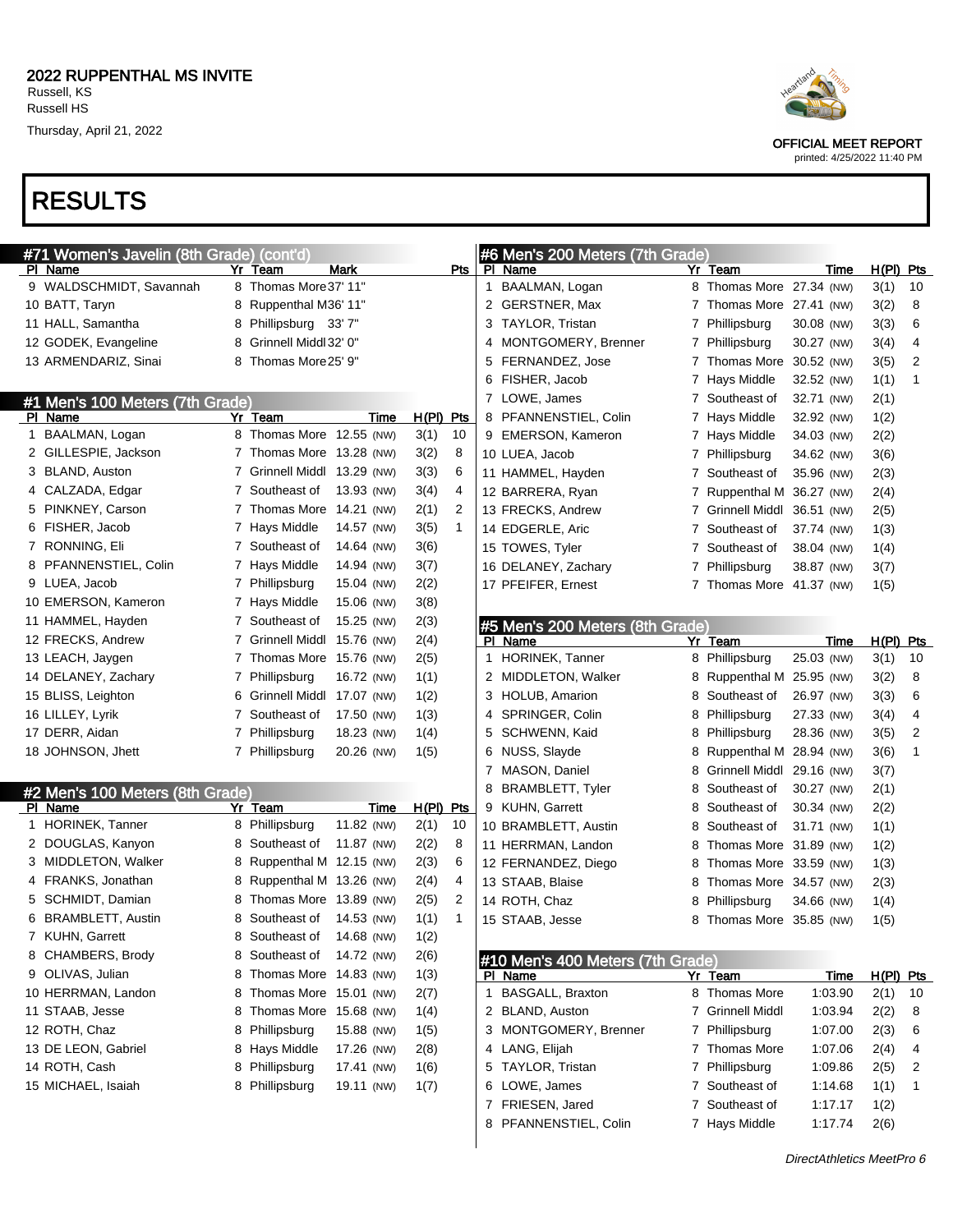

| #10 Men's 400 Meters (7th Grade) (cont'd) |                  |             |             |                |              | #14 Men's 800 Meters (8th Grade) (cont'd) |   |                       |                           |            |
|-------------------------------------------|------------------|-------------|-------------|----------------|--------------|-------------------------------------------|---|-----------------------|---------------------------|------------|
| PI Name                                   | Yr Team          | Time        | $H(PI)$ Pts |                |              | PI Name                                   |   | Yr Team               | Time                      | Pts        |
| 9 AYARZA, Brynnon                         | 7 Thomas More    | 1:21.84     | 2(7)        |                |              | 11 SMITH, Daniel                          |   | 8 Southeast of        | 2:58.07                   |            |
| 10 LEACH, Jaygen                          | 7 Thomas More    | 1:22.80     | 2(8)        |                |              | 12 CORMAN, Cleveland                      | 8 | Phillipsburg          | 2:59.93                   |            |
| 11 KIDWELL, Anthony                       | 7 Southeast of   | 1:23.55     | 1(3)        |                |              | 13 BERNBECK, Jaxson                       | 8 | <b>Grinnell Middl</b> | 3:01.96                   |            |
| 12 HAMMEL, Hayden                         | 7 Southeast of   | 1:29.53     | 1(4)        |                |              |                                           |   |                       |                           |            |
| 13 EAKIN, Johnathan                       | 7 Phillipsburg   | 1:38.63     | 1(5)        |                |              | #17 Men's 1600 Meters (7th Grade)         |   |                       |                           |            |
|                                           |                  |             |             |                |              | PI Name                                   |   | Yr Team               | Time                      | Pts        |
| #9 Men's 400 Meters (8th Grade)           |                  |             |             |                |              | 1 SEIB, Jacob                             |   | 7 Thomas More         | 6:06.71                   | 10         |
| PI Name                                   | Yr Team          | Time        | $H(PI)$ Pts |                |              | 2 OLMSTEAD, Kolby                         |   | 7 Thomas More         | 6:10.55                   | 8          |
| 1 LILES, Carson                           | 8 Thomas More    | 58.91       | 2(1)        | 10             |              | 3 KRANNAWITTER, Sam                       |   | 7 Thomas More         | 6:11.63                   | 6          |
| 2 ZORN, Trey                              | 8 Ruppenthal M   | 1:00.00     | 2(2)        | 8              |              | 4 KEMPKE, Tyler                           |   | 7 Southeast of        | 6:20.96                   | 4          |
| 3 HALL, EJ                                | 8 Phillipsburg   | 1:00.35     | 2(3)        | 6              |              | 5 MARINTZER, Mattias                      | 1 | Thomas More           | 6:28.95                   | 2          |
| 4 BURESH, Blake                           | 8 Phillipsburg   | 1:03.02     | 2(4)        | 4              |              | 6 RUSSOM, Brady                           |   | 7 Phillipsburg        | 6:37.43                   | 1          |
| 5 MASON, Daniel                           | 8 Grinnell Middl | 1:03.03     | 2(5)        | $\overline{2}$ |              | 7 SHAW, Aden                              |   | 7 Phillipsburg        | 6:57.90                   |            |
| 6 HERNANDEZ, Dominick                     | 8 Ruppenthal M   | 1:03.69     | 2(6)        | $\mathbf{1}$   |              | 8 DETTMER, Jesse                          |   | 7 Phillipsburg        | 7:04.87                   |            |
| 7 BECKER, Derek                           | 8 Thomas More    | 1:04.92     | 2(7)        |                |              | 9 BECKMAN, Griffin                        | 6 | <b>Grinnell Middl</b> | 7:09.97                   |            |
| 8 BARRAGAN, Kaden                         | 8 Southeast of   | 1:06.19     | 1(1)        |                |              | 10 FRANKLIN, Cole                         | 7 | Southeast of          | 7:10.96                   |            |
| 9 BRAMBLETT, Tyler                        | 8 Southeast of   | 1:07.13     | 2(8)        |                |              | 11 OLANDER, Eli                           |   | 7 Southeast of        | 7:11.60                   |            |
| 10 MINKLER, Rallen                        | 8 Phillipsburg   | 1:07.71     | 1(2)        |                |              |                                           |   |                       |                           |            |
| 11 FRIESEN, James                         | 8 Southeast of   | 1:08.73     | 1(3)        |                |              | #18 Men's 1600 Meters (8th Grade)         |   |                       |                           |            |
| 12 HARRISON, Levi                         | 8 Hays Middle    | 1:11.09     | 1(4)        |                |              | PI Name                                   |   | Yr Team               | Time                      | Pts        |
| 13 SCHYLER, Jaleel                        | 8 Ruppenthal M   | 1:11.84     | 1(5)        |                | $\mathbf{1}$ | BIRCHER, Jacob                            |   | 8 Southeast of        | 4:56.36                   | 10         |
| 14 SIMMONS, Kalvin                        | 8 Southeast of   | 1:11.89     | 1(6)        |                |              | 2 WALKER, Brayden                         | 8 | Southeast of          | 4:56.81                   | 8          |
| 15 SKYLER, Brown                          | 8 Ruppenthal M   | 1:19.56     | 1(7)        |                |              | 3 ZORN, Trey                              |   | 8 Ruppenthal M        | 5:20.72                   | 6          |
|                                           |                  |             |             |                |              | 4 LILES, Carson                           | 8 | Thomas More           | 5:22.33                   | 4          |
| #13 Men's 800 Meters (7th Grade)          |                  |             |             |                |              | 5 KEJR, Isaiah                            | 8 | Southeast of          | 5:38.14                   | 2          |
| PI Name                                   | Yr Team          | Time        |             | Pts            |              | 6 BREIT, Connor                           | 8 | <b>Thomas More</b>    | 5:52.71                   | 1          |
| 1 SEIB, Jacob                             | 7 Thomas More    | 2:39.92     |             | 10             |              | 7 ORTEGA, Miguel                          | 8 | Southeast of          | 6:12.75                   |            |
| 2 PTACEK, Tiernan                         | 7 Southeast of   | 2:41.60     |             | 8              |              | 8 HAZELWOOD, Kaden                        | 8 | <b>Ruppenthal M</b>   | 6:37.63                   |            |
| 3 GOETZ, Branton                          | 7 Grinnell Middl | 2:48.01     |             | 6              |              | 9 MCGRATH, Dalton                         | 8 | Phillipsburg          | 6:57.56                   |            |
| 4 KRANNAWITTER, Sam                       | 7 Thomas More    | 2:53.89     |             | 4              |              | 10 HEATON-TROBER, Austin                  |   | 8 Ruppenthal M        | 8:14.87                   |            |
| 5 PATEL, Ari                              | 7 Thomas More    | 2:53.91     |             | $\overline{2}$ |              |                                           |   |                       |                           |            |
| 6 FOSTER, Jackson                         | 6 Grinnell Middl | 2:55.13     |             | 1              |              | #21 Men's 3200 Meters (7th Grade)         |   |                       |                           |            |
| 7 LEACH, Jaygen                           | 7 Thomas More    | 3:14.55     |             |                |              | PI Name                                   |   | Yr Team               | Time                      | <b>Pts</b> |
| 8 OLANDER, Eli                            | 7 Southeast of   | 3:26.24     |             |                |              | 1 KEMPKE, Tyler                           |   | 7 Southeast of        | 13:22.21                  | 10         |
|                                           |                  |             |             |                |              | 2 STALEY-HERMAN, Brayden                  |   | 7 Thomas More         | 14:16.07                  | 8          |
| #14 Men's 800 Meters (8th Grade)          |                  |             |             |                |              | 3 DETTMER, Jesse                          |   | 7 Phillipsburg        | 14:46.71                  | 6          |
| PI Name                                   | Yr Team          | <b>Time</b> |             | <u>Pts</u>     |              | 4 AYARZA, Brynnon                         |   | 7 Thomas More         | 15:19.25                  | 4          |
| 1 BIRCHER, Jacob                          | 8 Southeast of   | 2:18.13     |             | 10             |              | 5 FRANKLIN, Cole                          |   | 7 Southeast of        | 15:26.46                  | 2          |
| 2 ZORN, Trey                              | 8 Ruppenthal M   | 2:22.83     |             | 8              |              | 6 DAIL, Logan                             |   | 7 Thomas More         | 16:04.79                  | 1          |
| 3 LILES, Carson                           | 8 Thomas More    | 2:26.16     |             | 6              |              | 7 CECIL, Waylon                           |   | 7 Phillipsburg        | 16:06.81                  |            |
| 4 BREIT, Connor                           | 8 Thomas More    | 2:36.09     |             | 4              |              | 8 WEBER, Patrick                          |   | 7 Thomas More         | 16:44.85                  |            |
| 5 SHIELDS, Braxtyn                        | 8 Phillipsburg   | 2:46.95     |             | 2              |              |                                           |   |                       |                           |            |
| 6 NEHLS, lan                              | 8 Thomas More    | 2:48.78     |             | 1              |              | #22 Men's 3200 Meters (8th Grade)         |   |                       |                           |            |
| 7 FRIESEN, James                          | 8 Southeast of   | 2:51.17     |             |                |              | PI Name                                   |   | Yr Team               | Time                      | <u>Pts</u> |
| 8 FOSTER, Jacob                           | 8 Southeast of   | 2:53.59     |             |                |              | 1 WALKER, Brayden                         |   | 8 Southeast of        | 10:52.39                  | 10         |
| 9 HAZELWOOD, Kaden                        | 8 Ruppenthal M   | 2:54.73     |             |                |              | 2 MILLER, Alek                            |   | 8 Phillipsburg        | 12:27.71                  | 8          |
| 10 MILLER, Alek                           | 8 Phillipsburg   | 2:56.11     |             |                |              | 3 JESSUP, William                         |   | 8 Phillipsburg        | 12:47.57                  | 6          |
|                                           |                  |             |             |                |              |                                           |   |                       | DirectAthletics MeetPro 7 |            |
|                                           |                  |             |             |                |              |                                           |   |                       |                           |            |



OFFICIAL MEET REPORT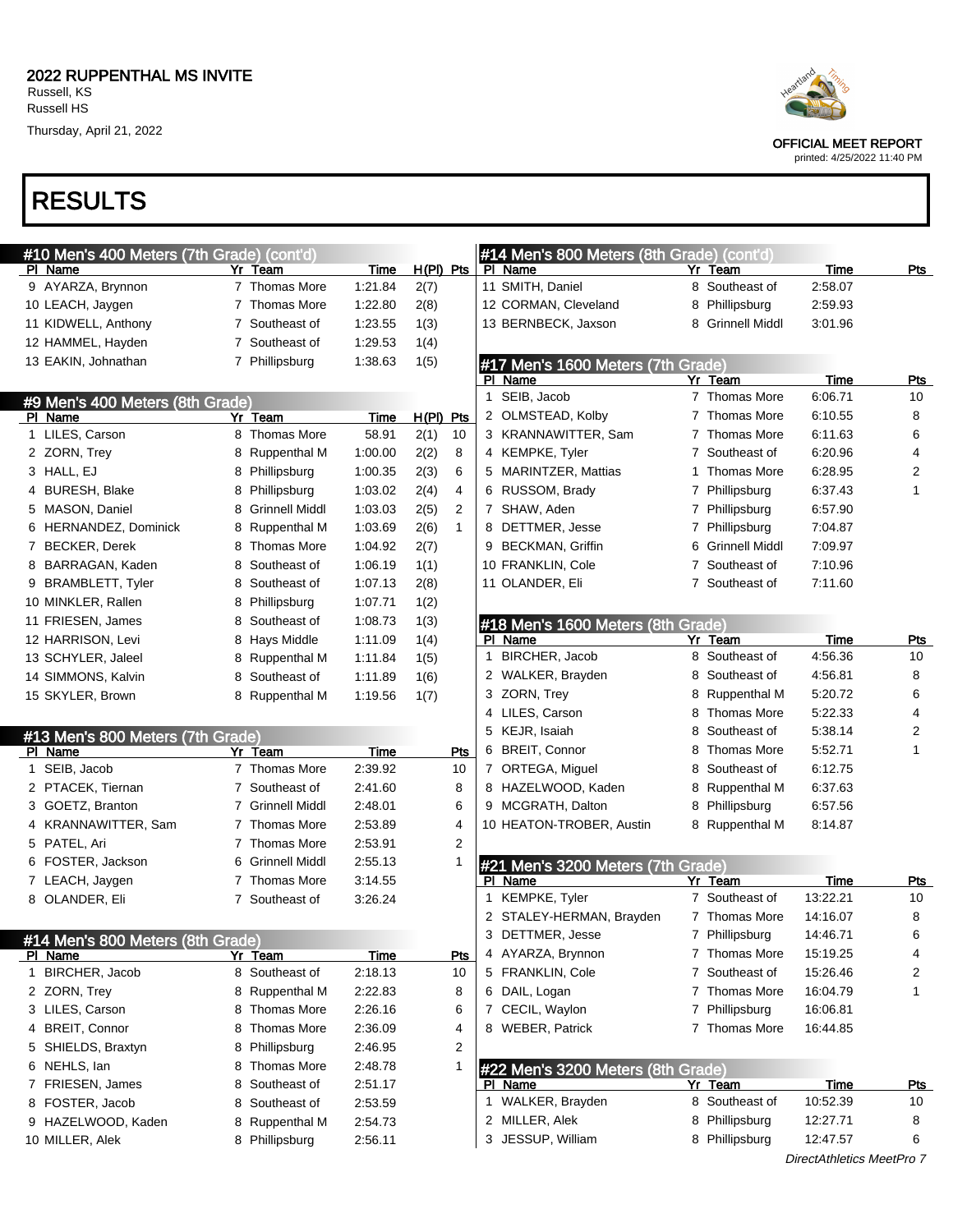#### RESULTS

|              | #22 Men's 3200 Meters (8th Grade) (cont'd)    |    |                             |             |              |                | #              |
|--------------|-----------------------------------------------|----|-----------------------------|-------------|--------------|----------------|----------------|
| PI           | Name                                          | Yr | Team                        | Time        |              | Pts            |                |
|              | 4 ORTEGA, Miguel                              |    | 8 Southeast of              | 12:47.90    |              | 4              | P              |
|              | 5 FOSTER, Jacob                               |    | 8 Southeast of              | 13:51.99    |              | 2              | 1              |
|              | 6 SMITH, Daniel                               |    | 8 Southeast of              | 14:34.09    |              | 1              | $\overline{2}$ |
|              |                                               |    |                             |             |              |                | 3              |
|              | #26 Men's 100m Hurdles (7th Grade)            |    |                             |             |              |                | 4              |
|              | PI Name                                       |    | Yr Team                     | Time        | H(PI) Pts    |                | 5              |
| 1            | KLOVER, Casson                                |    | 7 Southeast of              | 17.91 (NW)  | 2(1)         | 10             | 6              |
|              | 2 MARINTZER, Mattias                          |    | 1 Thomas More               | 19.99 (NW)  | 2(2)         | 8              | $\overline{7}$ |
|              | 3 BECKMAN, Spencer                            |    | 7 Grinnell Middl            | 20.32 (NW)  | 2(3)         | 6              |                |
|              | 4 PATEL, Ari                                  |    | 7 Thomas More               | 20.97 (NW)  | 1(1)         | 4              | #3             |
| 5            | TUTTLE, Riley                                 |    | 7 Grinnell Middl            | 21.02 (NW)  | 2(4)         | $\overline{2}$ | PI             |
| 6            | MEITNER, Charlie                              |    | 7 Thomas More 21.08 (NW)    |             | 2(5)         | 1              | 1              |
|              | 7 HOPKINS, Lavone                             |    | 7 Southeast of              | 21.65 (NW)  | 1(2)         |                | 2              |
| 8            | THOMPSON, Caleb                               |    | 7 Grinnell Middl 22.46 (NW) |             | 2(6)         |                | 3              |
|              | 9 ANSCHUTZ, Jared                             |    | 7 Thomas More 23.50 (NW)    |             | 1(3)         |                |                |
|              | 10 TOWES, Tyler                               |    | 7 Southeast of              | 25.83 (NW)  | 1(4)         |                | #3             |
|              | 11 KIDWELL, Anthony                           |    | 7 Southeast of              | 25.93 (NW)  | 1(5)         |                | PI             |
|              |                                               |    |                             |             |              |                | 1              |
|              | #25 Men's 100m Hurdles (8th Grade)            |    |                             |             |              |                | $\overline{2}$ |
|              |                                               |    |                             |             | Wind: (+0.0) |                | 3              |
|              | PI Name                                       |    | Yr Team                     | <u>Time</u> |              | Pts            | 4              |
| 1            | <b>HORINEK, Tanner</b>                        |    | 8 Phillipsburg              | 14.15       |              | 10             |                |
|              | 2 HOPKINS, Malachi                            |    | 8 Southeast of              | 15.39       |              | 8              | #              |
|              | 3 KEJR, Isaiah                                |    | 8 Southeast of              | 17.53       |              | 6              | PI             |
|              |                                               |    |                             |             |              |                |                |
|              | 4 BECKER, Derek                               |    | 8 Thomas More               | 19.51       |              | 4              | 1              |
|              | 5 DEGES, Coltin                               |    | 8 Grinnell Middl            | 19.75       |              | 2              | 2              |
|              | 6 VAUGHAN, Killian                            |    | 8 Southeast of              | 19.77       |              | 1              | 3              |
|              | 7 FRANKS, Jonathan                            |    | 8 Ruppenthal M              | 21.60       |              |                | 4              |
|              |                                               |    |                             |             |              |                |                |
|              |                                               |    |                             |             |              |                | #              |
|              | #30 Men's 200m Hurdles (7th Grade)<br>PI Name |    | <u>Yr Team</u>              | <u>Time</u> | H(PI) Pts    |                | PI             |
| $\mathbf{1}$ | KLOVER, Casson                                |    | 7 Southeast of              | 33.87 (NW)  | 2(1)         | 10             | 1              |
|              | 2 BECKMAN, Spencer                            |    | 7 Grinnell Middl            | 34.49 (NW)  | 2(2)         | 8              | 2              |
|              | 3 ATHERTON, Gabe                              |    | 8 Thomas More 35.23 (NW)    |             | 2(3)         | 6              | 3              |
|              | 4 MEITNER, Charlie                            |    | 7 Thomas More 36.48 (NW)    |             | 2(4)         | 4              | $\overline{4}$ |
| 5            | MARINTZER, Mattias                            | 1  | Thomas More 37.39 (NW)      |             | 2(5)         | 2              |                |

 THOMPSON, Caleb 7 Grinnell Middl 39.40 (NW) 2(6) 8 ANSCHUTZ, Jared 7 Thomas More 39.92 (NW) 2(7) SHAW, Aden 7 Phillipsburg 41.89 (NW) 1(2) KIDWELL, Anthony 7 Southeast of 42.32 (NW) 1(3) 11 TOWES, Tyler 7 Southeast of 43.99 (NW) 1(4) DERR, Aidan 7 Phillipsburg 44.23 (NW) 1(5)

#### 29 Men's 200m Hurdles (8th Grade) Wind: (+0.0) Name Pts 1 HOPKINS, Malachi 8 Southeast of 29.04 10 2 KEJR, Isaiah 8 Southeast of 31.20 8 3 HERNANDEZ, Dominick 8 Ruppenthal M 31.80 6 ORTEGA, Miguel 8 Southeast of 32.22 4 VAUGHAN, Killian 8 Southeast of 32.53 2 JESSUP, William **8 Phillipsburg 35.28** 1 DEGES, Coltin 8 Grinnell Middl 36.26 34 Men's 4 x 100m Relay (7th Grade) PI Team Pts Thomas More Prep-Marian Middle S (A) 51.09 10 Phillipsburg Middle School (A) 57.53 8 Southeast of Saline Junior High (A) 57.58 6 #33 Men's 4 x 100m Relay (8th Grade) PI Team Pts Southeast of Saline Junior High (A) 50.21 10 Ruppenthal Middle School (A) 52.28 8 Phillipsburg Middle School (A) 57.08 6 Thomas More Prep-Marian Middle S (A) 57.11 4 3**7 Men's 4 x 200m Relay (7th Grade**) PI Team Pts Thomas More Prep-Marian Middle S (A) 1:59.69 10 Southeast of Saline Junior High (A) 2:07.04 8 Phillipsburg Middle School (A) 2:11.91 6 4 Grinnell Middle School (A) 2:30.80 4 #38 Men's 4 x 200m Relay (8th Grade) PI Team Pts Southeast of Saline Junior High (A) 1:48.81 10 Phillipsburg Middle School (A) 1:58.88 8 3 Ruppenthal Middle School (A) 2:00.23 6 Thomas More Prep-Marian Middle S (A) 2:06.81 4 11 Men's 4 x 400m Relay (7th Grade) PI Team Pts 1 Thomas More Prep-Marian Middle S (A) 4:31.08 10 2 Southeast of Saline Junior High (A) 5:03.37 8 3 Grinnell Middle School (A) 5:09.81 6 4 Phillipsburg Middle School (A) 5:28.37 4 #42 Men's 4 x 400m Relay (8th Grade) PI Team Pts 1 Southeast of Saline Junior High (A) 4:13.20 10 2 Phillipsburg Middle School (A) 4:28.00 8



OFFICIAL MEET REPORT

printed: 4/25/2022 11:40 PM

DirectAthletics MeetPro 8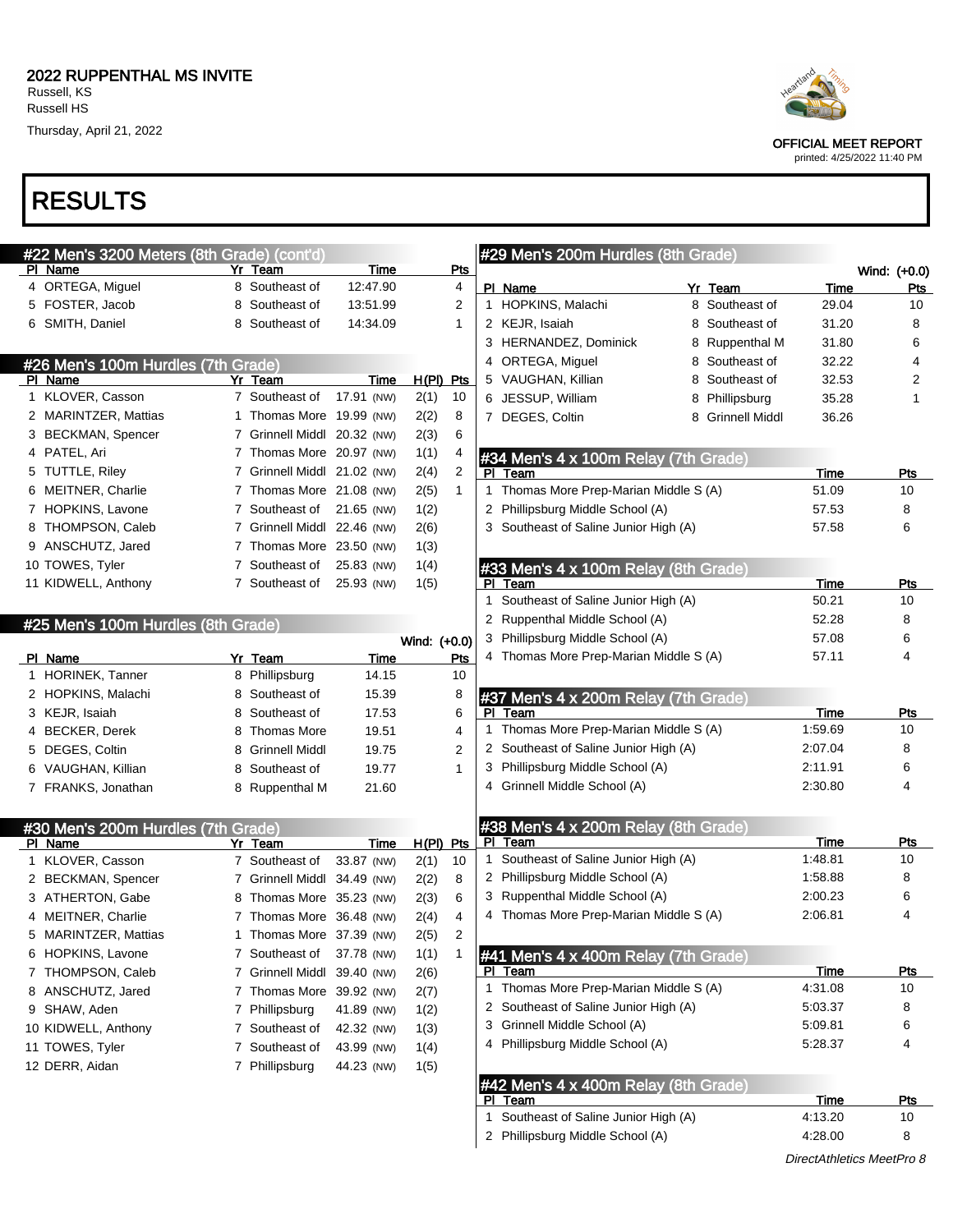# RESULTS

| #42 Men's 4 x 400m Relay (8th Grade) (cont'd) |   |                        |              |   | #49 Men's Pole Vault (8th Grade) |   |                                                       |            |
|-----------------------------------------------|---|------------------------|--------------|---|----------------------------------|---|-------------------------------------------------------|------------|
| PI Team                                       |   | <b>Time</b>            | Pts          |   | PI Name                          |   | Yr Team<br><b>Mark</b>                                | <b>Pts</b> |
| 3 Thomas More Prep-Marian Middle S (A)        |   | 4:34.14                | 6            |   | 1 LILES, Carson                  | 8 | Thomas More 10' 6"                                    | 10         |
| 4 Ruppenthal Middle School (A)                |   | 4:46.11                | 4            |   | 2 BREIT, Connor                  | 8 | Thomas More 7' 6"                                     | 8          |
|                                               |   |                        |              |   | 3 CORMAN, Cleveland              | 8 | Phillipsburg 7' 0"                                    | 6          |
| #46 Men's High Jump (7th Grade)               |   |                        |              |   | 4 FOSTER, Jacob                  | 8 | Southeast of 6'0"                                     | 4          |
| PI Name                                       |   | Yr Team<br>Mark        | Pts          |   | 5 JESSUP, William                | 8 | Phillipsburg 6' 0"                                    | 2          |
| 1 SEIB, Jacob                                 |   | 7 Thomas More5' 0"     | 10           |   | 6 DEGES, Coltin                  | 8 | Grinnell Middl 6' 0"                                  | 1          |
| 2 PATEL, Ari                                  |   | 7 Thomas More4' 8"     | 8            |   | 7 THIEL, Adam                    | 8 | Southeast of 5'6"                                     |            |
| 3 PTACEK, Tiernan                             |   | 7 Southeast of 4'6"    | 6            |   | 8 MILLER, Alek                   | 8 | Phillipsburg<br>- 5' 0"                               |            |
| 4 OLMSTEAD, Kolby                             |   | 7 Thomas More4' 4"     | 4            |   | STULTZ, Trevor                   | 8 | Hays Middle NH                                        |            |
| 5 FERNANDEZ, Jose                             |   | 7 Thomas More4' 2"     | 2            |   | FRIESEN, James                   | 8 | Southeast of NH                                       |            |
| 6 LOWE, James                                 |   | 7 Southeast of 4'0"    | 1            |   |                                  |   |                                                       |            |
| CECIL, Waylon                                 |   | 7 Phillipsburg<br>NH.  |              |   | #53 Men's Long Jump (7th Grade)  |   |                                                       |            |
| DELANEY, Zachary                              |   | 7 Phillipsburg<br>NH   |              |   | PI Name                          |   | Yr Team<br><b>Mark</b>                                | <b>Pts</b> |
| HAMMEL, Hayden                                |   | 7 Southeast of NH      |              |   | 1 GILLESPIE, Jackson             |   | 7 Thomas More 14' 11 <sup>1</sup> / <sub>2</sub> (NW) | 10         |
| OLANDER, Eli                                  |   | 7 Southeast of NH      |              |   | 2 KLOVER, Casson                 |   | 7 Southeast of 14' 9" (NW)                            | 8          |
| THOMPSON, Caleb                               |   | 7 Grinnell Middl NH    |              |   | 3 LANG, Elijah                   |   | 7 Thomas More 14' 83/4 (NW)                           | 6          |
| WOLF, Jett                                    |   | 6 Grinnell Middl NH    |              |   | 4 TAYLOR, Tristan                |   | 7 Phillipsburg 14' 7 <sup>3/4</sup> (NW)              | 4          |
|                                               |   |                        |              |   | 5 BASGALL, Braxton               |   | 8 Thomas More 14' 4" (NW)                             | 2          |
| #45 Men's High Jump (8th Grade)               |   |                        |              |   | 6 DINTINO, Joey                  |   | 7 Thomas More 14' 3" (NW)                             | 1          |
| PI Name                                       |   | Yr Team<br>Mark        | Pts          |   | 7 RONNING, Eli                   |   | 7 Southeast of 13' 5" (NW)                            |            |
| 1 HOPKINS, Malachi                            |   | 8 Southeast of 5'2"    | 10           |   | 8 RUSSOM, Brady                  |   | 7 Phillipsburg 13' 0" (NW)                            |            |
| 2 DOUGLAS, Kanyon                             |   | 8 Southeast of 5'0"    | 8            |   | 9 CALZADA, Edgar                 |   | 7 Southeast of 12' 11" (NW)                           |            |
| 3 JACOBSON, Gannon                            |   | 8 Southeast of 4'10"   | 6            |   | 10 SPRINGER, Elijah              |   | 7 Phillipsburg 12' 9" (NW)                            |            |
| 4 OLIVAS, Julian                              |   | 8 Thomas More4' 8"     | 4            |   | 11 EMERSON, Kameron              |   | 7 Hays Middle $12'$ 1 <sup>1/4</sup> (NW)             |            |
| 5 NEHLS, lan                                  |   | 8 Thomas More4' 6"     | 2            |   | 12 KLOSTER, Jayden               |   | 7 Southeast of $12' 01⁄2$ (NW)                        |            |
| 6 HOLUB, Amarion                              |   | 8 Southeast of 4'6"    | 1            |   | 13 FISHER, Jacob                 |   | 7 Hays Middle $11' 8\frac{3}{4}$ (NW)                 |            |
| 7 CORMAN, Cleveland                           |   | 8 Phillipsburg 4'6"    |              |   | 14 BARRERA, Ryan                 |   | 7 Ruppenthal M10' $1\frac{3}{4}$ (NW)                 |            |
| 8 BECKER, Derek                               |   | 8 Thomas More4' 4"     |              |   | DETTMER, Jesse                   |   | 7 Phillipsburg FOUL (NW)                              |            |
| 9 SCHYLER, Jaleel                             |   | 8 Ruppenthal M4' 2"    |              |   |                                  |   |                                                       |            |
| 9 MASON, Daniel                               | 8 | Grinnell Middl 4' 2"   |              |   | #54 Men's Long Jump (8th Grade)  |   |                                                       |            |
| <b>HEATON-TROBER, Austin</b>                  |   | 8 Ruppenthal MNH       |              |   | PI Name                          |   | <b>Mark</b><br>Yr Team                                | Pts        |
|                                               |   |                        |              |   | 1 MIDDLETON, Walker              |   | 8 Ruppenthal M17' 11" (NW)                            | 10         |
| #50 Men's Pole Vault (7th Grade)              |   |                        |              |   | 2 HOPKINS, Malachi               |   | 8 Southeast of 17' 7" (NW)                            | 8          |
| PI Name                                       |   | Mark<br>Yr Team        | <u>Pts</u>   |   | 3 HALL, EJ                       | 8 | Phillipsburg $17' 41$ (NW)                            | 6          |
| 1 BAALMAN, Logan                              |   | 8 Thomas More 7' 0"    | 10           |   | 4 GOETZ, Broady                  | 8 | Grinnell Middl 15' 6" (NW)                            | 4          |
| 2 GERSTNER, Max                               |   | 7 Thomas More7' 6"     | 8            | 5 | LIPPOLD, Bryson                  | 8 | Southeast of $15'2'$ (NW)                             | 2          |
| 3 KRANNAWITTER, Sam                           |   | 7 Thomas More7' 6"     | 6            |   | 6 DRIGGS, Gavin                  |   | 8 Phillipsburg 14' 8" (NW)                            | 1          |
| 4 TUTTLE, Riley                               |   | 7 Grinnell Middl 7' 0" | 4            |   | 7 KUHN, Garrett                  |   | 8 Southeast of 14' 434 (NW)                           |            |
| 5 KLOVER, Casson                              |   | 7 Southeast of 7' 0"   | 2            |   | 8 FRANKS, Jonathan               | 8 | Ruppenthal M14' $3\frac{1}{2}$ (NW)                   |            |
| 6 BECKMAN, Spencer                            |   | 7 Grinnell Middl 6' 6" | $\mathbf{1}$ |   | 9 BARRAGAN, Kaden                | 8 | Southeast of 13' 7 <sup>1/4</sup> (NW)                |            |
| 7 DINTINO, Joey                               |   | 7 Thomas More6' 0"     |              |   | 10 DONNER, Xzephren              | 8 | Ruppenthal M12' 7" (NW)                               |            |
| 8 FOSTER, Jackson                             |   | 6 Grinnell Middl 5' 6" |              |   | 11 BERNBECK, Jaxson              | 8 | Grinnell Middl 12' 6" (NW)                            |            |
| SHAW, Aden                                    |   | 7 Phillipsburg NH      |              |   | 12 STAAB, Jesse                  | 8 | Thomas More 12' 0" (NW)                               |            |
| DERR, Aidan                                   |   | 7 Phillipsburg NH      |              |   | 13 SHIELDS, Braxtyn              |   | 8 Phillipsburg 11' 9 <sup>1</sup> / <sub>2</sub> (NW) |            |
| <b>BECKMAN, Griffin</b>                       |   | 6 Grinnell Middl NH    |              |   | 14 DE LEON, Gabriel              |   | 8 Hays Middle 9' 9" (NW)                              |            |
|                                               |   |                        |              |   |                                  |   |                                                       |            |



OFFICIAL MEET REPORT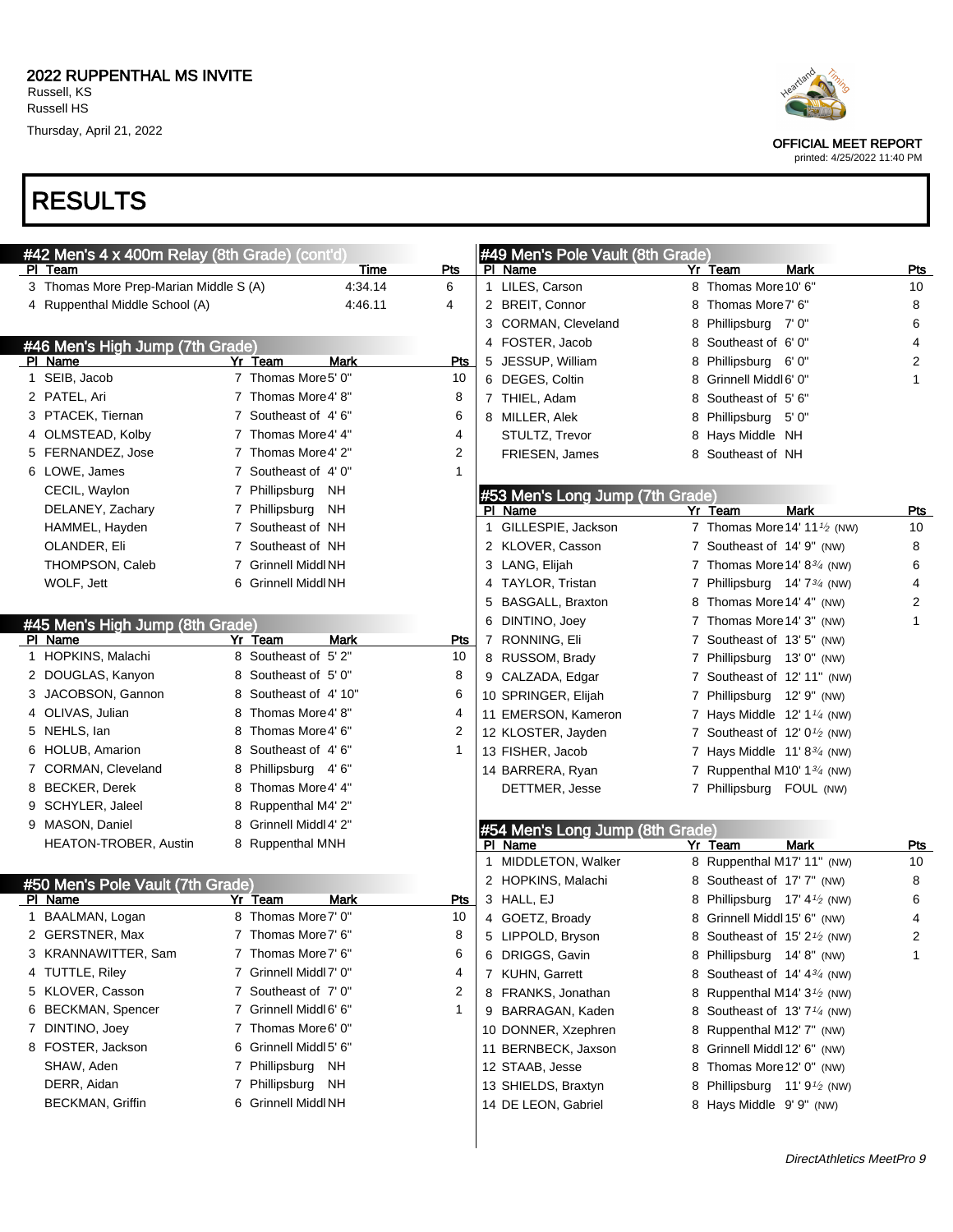# RESULTS

| #58 Men's Triple Jump (7th Grade) |                                                         |                | #61 Men's Shot Put (7th Grade) (cont'd) |   |                                                  |                        |
|-----------------------------------|---------------------------------------------------------|----------------|-----------------------------------------|---|--------------------------------------------------|------------------------|
| PI Name                           | Yr Team<br>Mark                                         | Pts            | PI Name                                 |   | Yr Team<br>Mark                                  | $F(PI)$ Pts            |
| 1 PTACEK, Tiernan                 | 7 Southeast of $30'3'4$ (NW)                            | 10             | 14 DAIL, Logan                          |   | 7 Thomas More 20' 0"                             | 1(6)                   |
| 2 GILLESPIE, Jackson              | 7 Thomas More 30' 3" (NW)                               | 8              | 15 DETTMER, Jesse                       |   | 7 Phillipsburg 19' 9 <sup>1</sup> /2             | 1(7)                   |
| 3 WATKINS, Josh                   | 7 Southeast of 29' 5" (NW)                              | 6              | 16 MUNSCH, Spencer                      |   | 7 Hays Middle 19' 9"                             | 1(8)                   |
| 4 LANG, Elijah                    | 7 Thomas More 28' 10 $\frac{1}{4}$ (NW)                 | 4              | 17 JAMES, Cadeen                        |   | 7 Ruppenthal M19' 8"                             | 2(9)                   |
| 5 DINTINO, Joey                   | 7 Thomas More 28' 1 <sup>1/4</sup> (NW)                 | $\overline{2}$ | 18 DERR, Aidan                          |   | 7 Phillipsburg 18' 4"                            | 1(9)                   |
| 6 SHIELDS, Zane                   | 7 Phillipsburg 27' 6" (NW)                              | $\mathbf{1}$   |                                         |   |                                                  |                        |
| 7 MARINTZER, Mattias              | 1 Thomas More 26' 2" (NW)                               |                | #62 Men's Shot Put (8th Grade)          |   |                                                  |                        |
| 8 PFANNENSTIEL, Colin             | 7 Hays Middle 26' 0" (NW)                               |                | PI Name                                 |   | Yr Team<br>Mark                                  | $F(PI)$ Pts            |
| 9 FISHER, Jacob                   | 7 Hays Middle 25' 11 <sup>1/2</sup> (NW)                |                | 1 CHAMBERS, Brody                       |   | 8 Southeast of 39' 4"                            | 10<br>2(1)             |
| 10 LAURIN, Mason                  | 7 Phillipsburg 25' 103/4 (NW)                           |                | 2 SIMMONS, Kalvin                       |   | 8 Southeast of 37' 4 <sup>1</sup> / <sub>2</sub> | 2(2)<br>8              |
| 11 KLOSTER, Jayden                | 7 Southeast of 25' 5 <sup>3/4</sup> (NW)                |                | 3 LUNA, Maximo                          | 8 | Hays Middle 37' 4"                               | 6<br>1(1)              |
| 12 EMERSON, Kameron               | 7 Hays Middle $24'5''/4$ (NW)                           |                | 4 STEIN, Eli                            |   | Thomas More 34' 3"                               | 2(3)<br>4              |
| 13 FOSTER, Jackson                | 6 Grinnell Middl 23' 9" (NW)                            |                | 5 ZERR, Luke                            | 8 | Grinnell Middl 33' 2"                            | $\overline{2}$<br>2(4) |
| 14 BARRERA, Ryan                  | 7 Ruppenthal M21' 5" (NW)                               |                | 6 WELLER, Drew                          |   | Southeast of 30' 11"                             | $\mathbf{1}$<br>2(5)   |
|                                   |                                                         |                | 7 FERNANDEZ, Diego                      |   | Thomas More 30' 8 <sup>1</sup> /2                | 2(6)                   |
| #57 Men's Triple Jump (8th Grade) |                                                         |                | 8 LONG, Bryce                           | 8 | Ruppenthal M29' 8"                               | 2(7)                   |
| PI Name                           | Yr Team<br>Mark                                         | <b>Pts</b>     | 9 CHRISTY, Blayze                       | 8 | Phillipsburg 29' 6"                              | 1(2)                   |
| 1 HORINEK, Tanner                 | 8 Phillipsburg<br>36' 11 $\frac{3}{4}$ (NW)             | 10             | 9 MCGRATH, Dalton                       | 8 | Phillipsburg 29' 6"                              | 2(8)                   |
| 2 HALL, EJ                        | 8 Phillipsburg 36' 0" (NW)                              | 8              | 11 GILMORE, Brayden                     |   | Thomas More 29' 3 <sup>1</sup> /2                | 2(9)                   |
| 3 DRIGGS, Gavin                   | 8 Phillipsburg 31' 21/4 (NW)                            | 6              | 12 MINKLER, Rallen                      | 8 | Phillipsburg 29' 3"                              | 2(10)                  |
| 4 NEHLS, lan                      | 8 Thomas More 30' $91$ (NW)                             | 4              | 13 STOKES, Brant                        | 8 | Ruppenthal M29' 2"                               | 1(3)                   |
| 5 GOETZ, Broady                   | 8 Grinnell Middl 30' 7" (NW)                            | 2              | 14 DEPENBUSCH, Dominic                  |   | Hays Middle 28' 9"                               | 1(4)                   |
| 6 VAUGHAN, Killian                | 8 Southeast of 30' 1 <sup>1/4</sup> (NW)                | $\mathbf{1}$   | 15 SCHMIDT, Damian                      |   | Thomas More 28' 4 <sup>1</sup> / <sub>2</sub>    | 1(5)                   |
| 7 THIEL, Adam                     | 8 Southeast of 29' 10" (NW)                             |                | 15 WHELCHEL, Matthew                    |   | Southeast of 28' $4\frac{1}{2}$                  | 1(5)                   |
| 8 BRAMBLETT, Tyler                | 8 Southeast of 29' $6\frac{3}{4}$ (NW)                  |                | 15 STROBEL, Ian                         | 8 | Ruppenthal M28' $4\frac{1}{2}$                   | 2(11)                  |
| 9 DEGES, Coltin                   | 8 Grinnell Middl 29' 0 <sup>1</sup> / <sub>2</sub> (NW) |                | 18 SKYLER, Brown                        | 8 | Ruppenthal M26' $9\frac{1}{2}$                   | 1(7)                   |
| 10 MILLER, Alek                   | 8 Phillipsburg 28' 9" (NW)                              |                | 19 PAGE, Zane                           | 8 | Hays Middle 25' 10"                              | 1(8)                   |
| 11 BARRAGAN, Kaden                | 8 Southeast of $28'6'4$ (NW)                            |                | 20 EATON, Mason                         | 8 | Hays Middle 24' 6"                               | 1(9)                   |
| 12 KRUG, Alex                     | 8 Ruppenthal M25' 8 <sup>1</sup> / <sub>2</sub> (NW)    |                | 21 JOHNSON, Garrett                     | 8 | Phillipsburg 20' 9"                              | 1(10)                  |
| 13 STAAB, Jesse                   | 8 Thomas More 23' 9" (NW)                               |                |                                         |   |                                                  |                        |
|                                   |                                                         |                | #66 Men's Discus (7th Grade)            |   |                                                  |                        |
| #61 Men's Shot Put (7th Grade)    |                                                         |                | PI_Name                                 |   | Mark<br>Yr Team                                  | $F(PI)$ Pts            |
| PI Name                           | Yr Team<br>Mark                                         | $F(PI)$ Pts    | 1 SHIELDS, Zane                         |   | 7 Phillipsburg<br>90' 11"                        | 2(1)<br>10             |
| 1 MONTGOMERY, Brenner             | 24' 5"<br>7 Phillipsburg                                | 10<br>2(1)     | 2 FABRIZIUS, Trevor                     |   | 7 Thomas More 74' 0"                             | 8<br>2(2)              |
| 2 GOETZ, Branton                  | 7 Grinnell Middl 24' 4"                                 | 2(2)<br>8      | 3 LAURIN, Mason                         | 7 | Phillipsburg 72' 2"                              | 6<br>2(3)              |
| 3 ATHERTON, Gabe                  | 8 Thomas More 24' 2"                                    | 2(3)<br>6      | 4 ATHERTON, Gabe                        |   | 8 Thomas More 71' 6"                             | 2(4)<br>4              |
| 4 HOPKINS, Lavone                 | 7 Southeast of 23' 11"                                  | 2(4) 2.33      | 5 GOETZ, Branton                        |   | 7 Grinnell Middl 71' 4"                          | 2(5)<br>2              |
| 4 FABRIZIUS, Trevor               | 7 Thomas More23' 11"                                    | 2(4) 2.33      | 6 HOPKINS, Lavone                       |   | 7 Southeast of 69' 1"                            | 2(6)<br>1              |
| 4 VARGAS, Anoir                   | 7 Thomas More23' 11"                                    | $2(4)$ 2.33    | 7 LAFOND, Caleb                         |   | 7 Hays Middle 67' 9"                             | 1(1)                   |
| 7 LAFOND, Caleb                   | 7 Hays Middle $23'7'$                                   | 1(1)           | 8 EDGERLE, Aric                         |   | 7 Southeast of 64' 4"                            | 2(7)                   |
| 8 LILLEY, Lyrik                   | 7 Southeast of 23' 7"                                   | 2(7)           | 9 MUNSCH, Spencer                       |   | 7 Hays Middle 61' 4"                             | 1(2)                   |
| 9 SPRAY, Emery                    | 7 Hays Middle 23' 1"                                    | 2(8)           | 10 SPRAY, Emery                         |   | 7 Hays Middle 60' 6"                             | 1(3)                   |
| 10 HADEN, Gage                    | 7 Southeast of 22' 2 <sup>1</sup> / <sub>2</sub>        | 1(2)           | 11 JAMES, Cadeen                        |   | 7 Ruppenthal M59' 5"                             | 2(8)                   |
| 11 FRIESEN, Jared                 | 7 Southeast of 21' 0"                                   | 1(3)           | 12 HADEN, Gage                          |   | 7 Southeast of 59' 4"                            | 1(4)                   |
| 12 JOHNSON, Jhett                 | 7 Phillipsburg 20' 61/2                                 | 1(4)           | 13 LILLEY, Lyrik                        |   | 7 Southeast of 59'3"                             | 2(9)                   |
| 13 BLOOM, Isaac                   | 7 Hays Middle 20'3"                                     | 1(5)           | 14 DELANEY, Zachary                     |   | 7 Phillipsburg 56'8"                             | 2(10)                  |
|                                   |                                                         |                |                                         |   |                                                  |                        |
|                                   |                                                         |                |                                         |   |                                                  |                        |



OFFICIAL MEET REPORT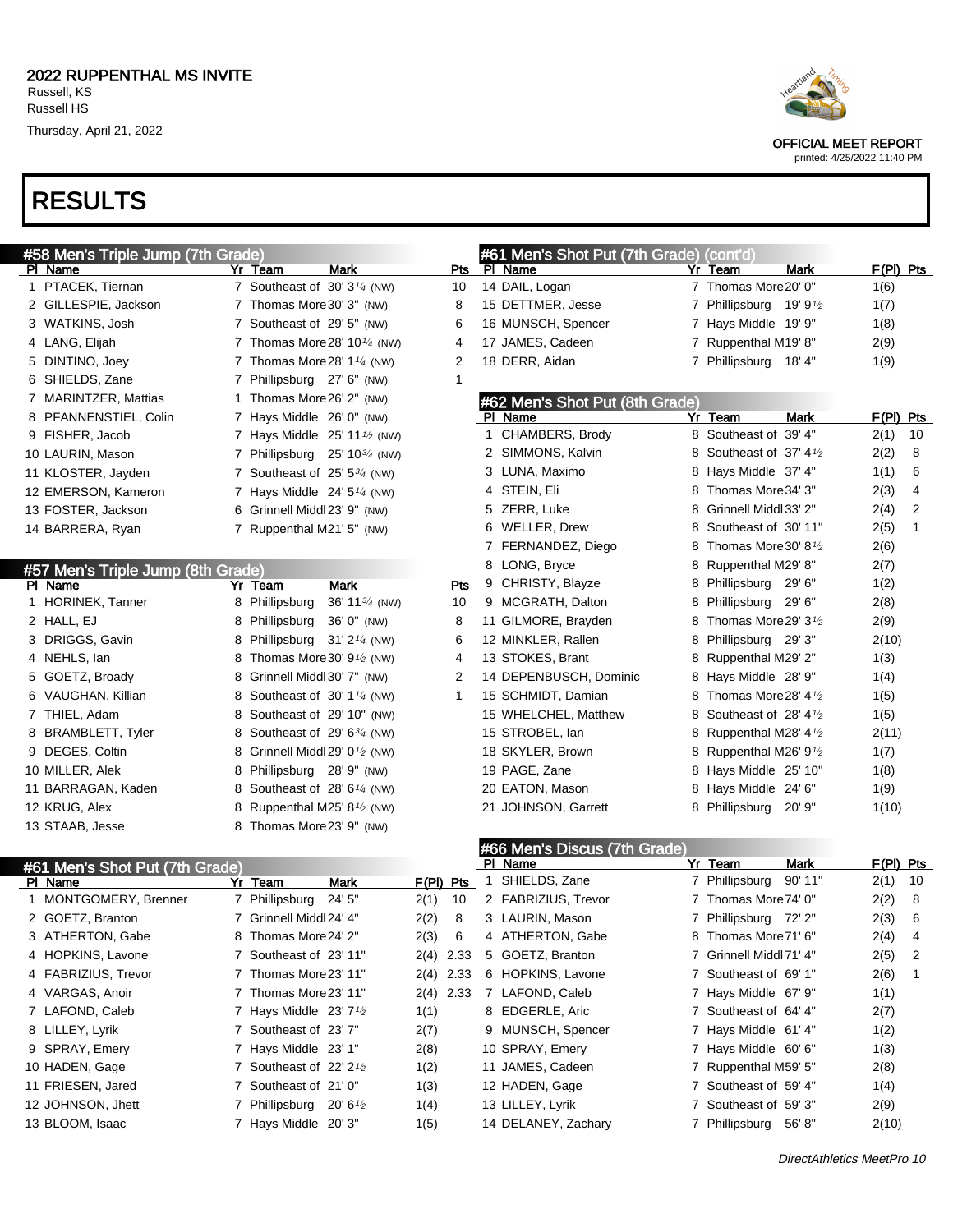# RESULTS

| #66 Men's Discus (7th Grade) (cont'd) |   |                                             |             |                |                | #70 Men's Javelin (7th Grade) (cont'd) |   |                         |              |           |              |
|---------------------------------------|---|---------------------------------------------|-------------|----------------|----------------|----------------------------------------|---|-------------------------|--------------|-----------|--------------|
| PI Name                               |   | Mark<br>Yr Team                             | $F(PI)$ Pts |                |                | PI Name                                |   | Yr Team                 | <b>Mark</b>  | F(PI) Pts |              |
| 15 JOHNSON, Jhett                     |   | 53'7"<br>7 Phillipsburg                     | 1(5)        |                |                | 13 FABRIZIUS, Trevor                   |   | 7 Thomas More 52' 4"    |              | 2(9)      |              |
| 16 BLOOM, Isaac                       |   | 7 Hays Middle 50' 4"                        | 1(6)        |                |                | 14 JAMES, Cadeen                       |   | 7 Ruppenthal M46' 0"    |              | 1(5)      |              |
| 17 BARRERA, Ryan                      |   | 7 Ruppenthal M49' 4"                        | 2(11)       |                |                | 15 ATHERTON, Gabe                      |   | 8 Thomas More 42' 10"   |              | 1(6)      |              |
| 18 VARGAS, Anoir                      |   | 7 Thomas More 46' 5"                        | 1(7)        |                |                | 16 WATKINS, Josh                       |   | 7 Southeast of 42' 2"   |              | 1(7)      |              |
| 19 BLISS, Leighton                    | 6 | Grinnell Middl 45' 5"                       | 1(8)        |                |                | EAKIN, Johnathan                       |   | 7 Phillipsburg          | FOUL         | 1         |              |
| 20 WOLF, Jett                         | 6 | Grinnell Middl 45' 0"                       | 1(9)        |                |                |                                        |   |                         |              |           |              |
| 21 DAIL, Logan                        |   | 7 Thomas More 41' 2"                        | 1(10)       |                |                | #69 Men's Javelin (8th Grade)          |   |                         |              |           |              |
|                                       |   |                                             |             |                |                | PI Name                                |   | Yr Team                 | Mark         | F(PI) Pts |              |
| #65 Men's Discus (8th Grade)          |   |                                             |             |                |                | 1 MINKLER, Rallen                      |   | 8 Phillipsburg          | 126' 1"      | 2(1)      | 10           |
| PI Name                               |   | Yr Team<br>Mark                             | $F(PI)$ Pts |                |                | 2 SPRINGER, Colin                      |   | 8 Phillipsburg          | 119'8"       | 2(2)      | 8            |
| 1 DOUGLAS, Kanyon                     |   | 8 Southeast of 113' 1"                      | 2(1)        | 10             |                | 3 BURESH, Blake                        | 8 | Phillipsburg 114'8"     |              | 2(3)      | 6            |
| 2 GILMORE, Brayden                    |   | 8 Thomas More 109' 7"                       | 2(2)        | 8              |                | 4 GOETZ, Broady                        | 8 | Grinnell Middl 109' 2"  |              | 2(4)      | 4            |
| 3 CHAMBERS, Brody                     |   | 8 Southeast of 106' 10"                     | 1(1)        | 6              |                | 5 STEIN, Eli                           |   | Thomas More 105' 1"     |              | 2(5)      | 2            |
| 4 LUNA, Maximo                        |   | 8 Hays Middle 103'8"                        | 1(2)        | 4              |                | 6 WHELCHEL, Matthew                    | 8 | Southeast of 104'7"     |              | 2(6)      | $\mathbf{1}$ |
| 5 STEIN, Eli                          |   | 8 Thomas More 97' 10"                       | 2(3)        | 2              |                | 7 WELLER, Drew                         | 8 | Southeast of 97' 10"    |              | 2(7)      |              |
| 6 BURESH, Blake                       | 8 | Phillipsburg 97'6"                          | 2(4)        | $\mathbf{1}$   |                | 8 MASON, Daniel                        | 8 | Grinnell Middl 96' 8"   |              | 2(8)      |              |
| 7 CHRISTY, Blayze                     |   | 8 Phillipsburg 97'2"                        | 2(5)        |                |                | 9 HABIGER, Clay                        | 8 | Phillipsburg 95'8"      |              | 2(9)      |              |
| 8 STOKES, Brant                       |   | 8 Ruppenthal M96' 6"                        | 1(3)        |                |                | 10 CHAMBERS, Brody                     | 8 | Southeast of 85' 11"    |              | 1(1)      |              |
| 9 WHELCHEL, Matthew                   |   | 8 Southeast of 92'7"                        | 2(6)        |                |                | 11 FERNANDEZ, Diego                    |   | Thomas More 83' 3"      |              | 1(2)      |              |
| 10 STROBEL, Ian                       |   | 8 Ruppenthal M83' 3"                        | 2(7)        |                |                | 12 STAAB, Blaise                       |   | Thomas More 82' 10"     |              | 1(3)      |              |
| 11 STANLEY, Deacon                    |   | 8 Hays Middle 80' 10"                       | 1(4)        |                |                | 13 GILMORE, Brayden                    | 8 | Thomas More 75' 0"      |              | 1(4)      |              |
| 12 ZERR, Luke                         |   | 8 Grinnell Middl 79' 7"                     | 1(5)        |                |                | 14 SKYLER, Brown                       | 8 | Ruppenthal M72' 11"     |              | 1(5)      |              |
| 13 KRUG, Alex                         |   | 8 Ruppenthal M76' 6"                        | 1(6)        |                |                | 15 KRUG, Alex                          | 8 | Ruppenthal M71' 6"      |              | 1(6)      |              |
| 14 HABIGER, Clay                      |   | 8 Phillipsburg 74' 11"                      | 2(8)        |                |                | 16 CALVIN, Jackson                     | 8 | Southeast of 71' 1"     |              | 1(7)      |              |
| 15 WATKINS, Carson                    |   | 8 Hays Middle 74' 9"                        | 1(7)        |                |                | 17 STROBEL, lan                        | 8 | Ruppenthal M68' 3"      |              | 1(8)      |              |
| 15 SKYLER, Brown                      |   | 8 Ruppenthal M74' 9"                        | 2(9)        |                |                | 18 SELF, Jamis                         | 8 | Ruppenthal M67' 5"      |              | 1(9)      |              |
| 17 FERNANDEZ, Diego                   |   | 8 Thomas More 74' 4"                        | 2(10)       |                |                | 19 ZERR, Luke                          |   | 8 Grinnell Middl 66' 4" |              | 2(10)     |              |
| 18 ROTH, Cash                         |   | 8 Phillipsburg 72'7"                        | 2(11)       |                |                |                                        |   |                         |              |           |              |
| 19 DEPENBUSCH, Dominic                |   | 8 Hays Middle 71'3"                         | 1(8)        |                |                | <b>7th Grade Men's Scores</b>          |   |                         |              |           |              |
| 20 CALVIN, Jackson                    |   | 8 Southeast of 66'7"                        | 1(9)        |                | PI             | Team                                   |   | Code                    | <b>Score</b> |           |              |
| 21 STAAB, Blaise                      |   | 8 Thomas More 64' 4"                        | 1(10)       |                | 1              | Thomas More Prep-Marian Middle S       |   | <b>TMPM</b>             | 279.66       |           |              |
|                                       |   |                                             |             |                | $\overline{2}$ | Southeast of Saline Junior High        |   | <b>SEOF</b>             | 108.33       |           |              |
| #70 Men's Javelin (7th Grade)         |   |                                             | F(PI) Pts   |                | 3              | Phillipsburg Middle School             |   | <b>PHMS</b>             | 90           |           |              |
| PI Name<br>1 SHIELDS, Zane            |   | Yr Team<br>Mark<br>7 Phillipsburg<br>96' 4" | 1(1)        | 10             | 4              | <b>Grinnell Middle School</b>          |   | <b>GRIN</b>             | 65           |           |              |
| 2 PATEL, Ari                          |   | 7 Thomas More92' 7"                         | 2(1)        | 8              | 5              | Hays Middle School                     |   | HAYS                    | 2            |           |              |
| 3 CECIL, Waylon                       |   | 7 Phillipsburg 82' 1"                       | 2(2)        | 6              | 7th            | <b>Grade Women's Scores</b>            |   |                         |              |           |              |
| 4 MEITNER, Charlie                    |   | 7 Thomas More 74' 11"                       | 2(3)        | 4              | PI             | Team                                   |   | Code                    | Score        |           |              |
| 5 WOLF, Jett                          |   | 6 Grinnell Middl 70' 10"                    | 1(2)        | $\overline{c}$ | 1              | Southeast of Saline Junior High        |   | <b>SEOF</b>             | 181.5        |           |              |
| 6 GOETZ, Branton                      |   | 7 Grinnell Middl 70' 4"                     | 2(4)        | 1              | 2              | Thomas More Prep-Marian Middle S       |   | <b>TMPM</b>             | 121          |           |              |
| 7 TUTTLE, Riley                       |   | 7 Grinnell Middl 69' 1"                     | 1(3)        |                | 3              | Phillipsburg Middle School             |   | <b>PHMS</b>             | 83           |           |              |
| 8 BLAND, Auston                       |   | 7 Grinnell Middl 65' 4"                     | 1(4)        |                | 4              | <b>Grinnell Middle School</b>          |   | <b>GRIN</b>             | 81.5         |           |              |
| 9 TOWES, Tyler                        |   | 7 Southeast of 64' 5"                       | 2(5)        |                | 5              | <b>Ruppenthal Middle School</b>        |   | <b>RUPP</b>             | 79           |           |              |
| 10 EDGERLE, Aric                      |   | 7 Southeast of 59' 9"                       | 2(6)        |                | 6              | Hays Middle School                     |   | <b>HAYS</b>             | 1            |           |              |
| 11 SHAW, Aden                         |   | 7 Phillipsburg 55' 9"                       | 2(7)        |                |                |                                        |   |                         |              |           |              |
| 12 FRIESEN, Jared                     |   | 7 Southeast of 55' 5"                       | 2(8)        |                |                |                                        |   |                         |              |           |              |
|                                       |   |                                             |             |                |                |                                        |   |                         |              |           |              |
|                                       |   |                                             |             |                |                |                                        |   |                         |              |           |              |



OFFICIAL MEET REPORT